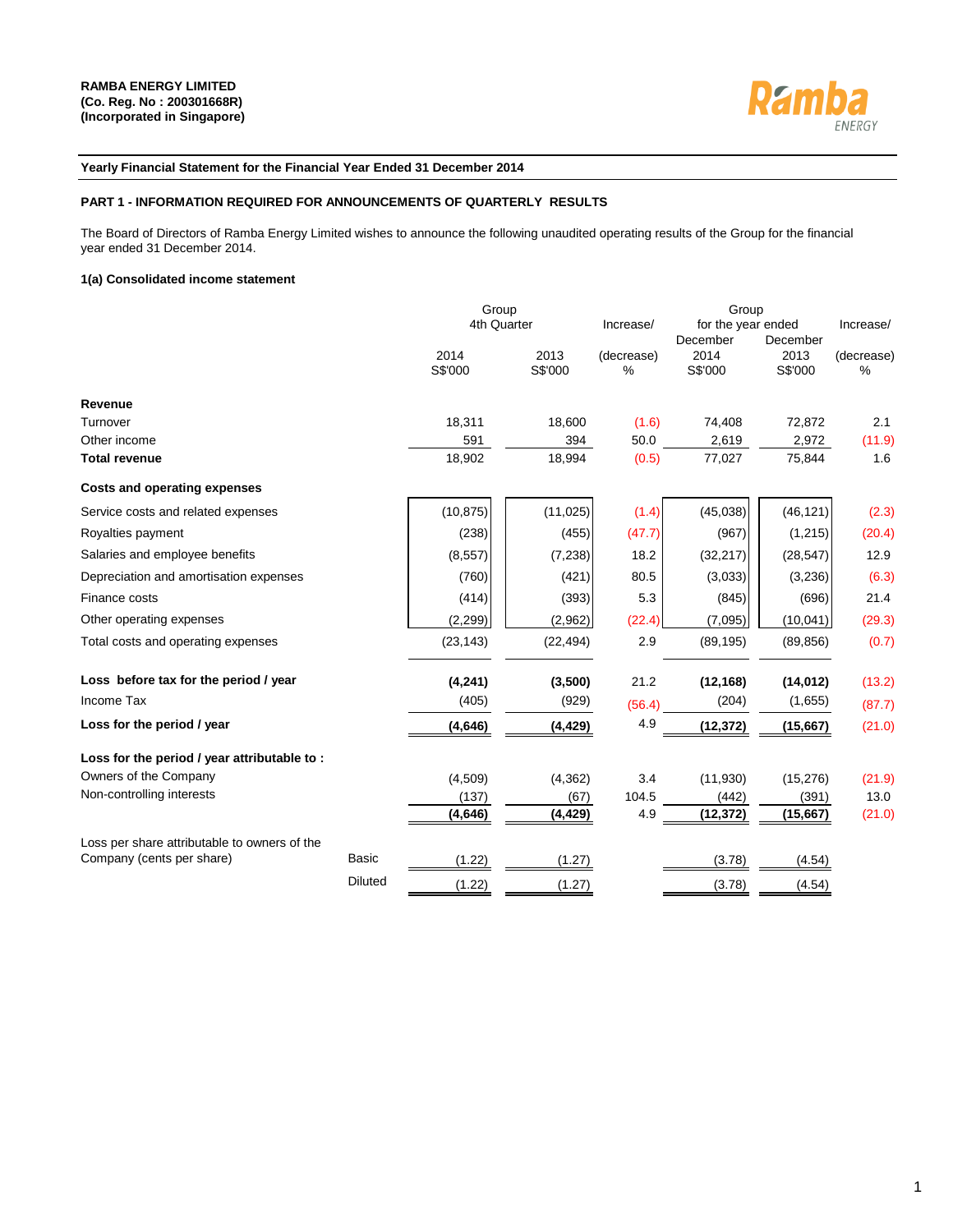|                                                               | Group       |         | Group          |         |
|---------------------------------------------------------------|-------------|---------|----------------|---------|
|                                                               | 4th Quarter |         | Financial year |         |
| <b>Notes to Group Income Statement</b>                        | 2014        | 2013    | 2014           | 2013    |
|                                                               | S\$'000     | S\$'000 | S\$'000        | S\$'000 |
| Other income includes:                                        |             |         |                |         |
| Interest income from banks                                    | 8           | 5       | 24             | 20      |
| Leasing income                                                | 70          | 117     | 364            | 447     |
| Diesel consumed by service partner (including fuel surcharge) | 115         | 136     | 481            | 560     |
| Other operating expenses includes:                            |             |         |                |         |
| Foreign exchange gain / (loss), net                           | 633         | (262)   | 525            | (1,616) |
| Legal and other professional fees                             | (617)       | (641)   | (1,616)        | (1,585) |
| Gain on liquidation of an associate                           |             | 306     |                | 306     |
| Gain on disposal of property, plant and equipment             |             | (5)     | 16             | 46      |
| Impairment of intangible assets                               | (683)       |         | (683)          | (100)   |
| Intangible assets written off                                 |             | ۰       |                | (151)   |
| Property, plant and equipment written off                     | (24)        | (27)    | (24)           | (156)   |
| Impairment of property, plant and equipment                   |             | (91)    |                | (91)    |
| Rental & utilities - office                                   | (157)       | (112)   | (697)          | (479)   |
| Other administrative & operating expenses                     | (553)       | (709)   | (2, 289)       | (2,514) |
| (Allowance) / Write back of doubtful receivables              | (70)        | (564)   | 434            | (564)   |
| <b>Finance costs comprises:</b>                               |             |         |                |         |
| Interest on borrowings                                        | (68)        | (53)    | (312)          | (143)   |
| Finance lease charges                                         | (56)        | (46)    | (243)          | (259)   |
| Accretion of interest for long term receivables               | (290)       | (294)   | (290)          | (294)   |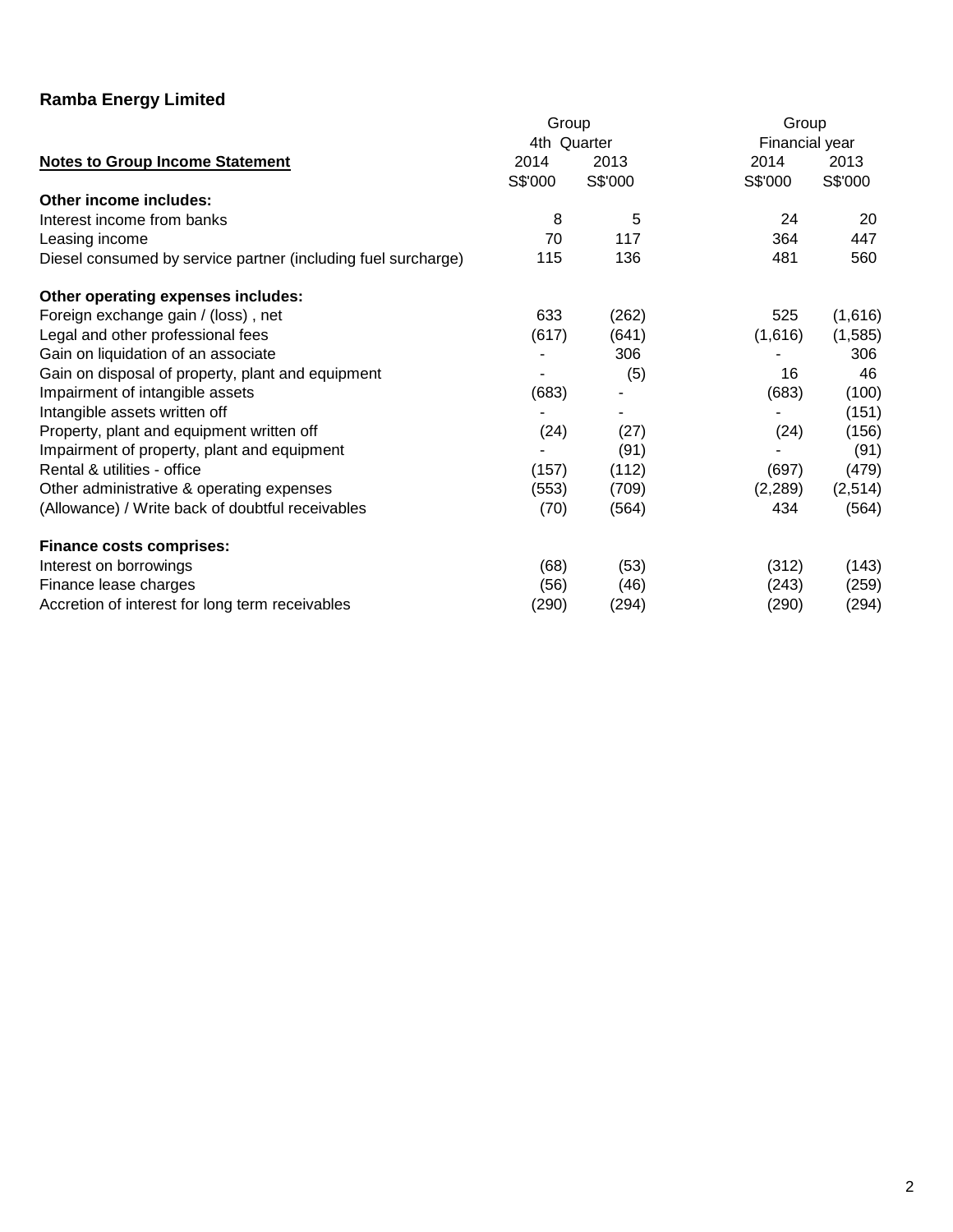# **1b(i) A statement of financial position (for the issuer and group), together with a comparative statement as at the end of the immediately preceding financial year.**

| <b>Balance Sheets as at</b><br>31.12.14<br>31.12.13<br>31.12.14<br>31.12.13<br>S\$'000<br>S\$'000<br>S\$'000<br>S\$'000<br><b>Non-current assets</b><br>25,411<br>Oil and gas properties<br>24,804<br>6,485<br>9,702<br>334<br>445<br>Property, plant and equipment<br>2,362<br>134<br>2,205<br>234<br>Intangible assets<br>Investments in exploration and evaluation assets<br>45,340<br>37,023<br>Investments in marketable securities<br>3<br>3<br>3<br>3<br>Investments in subsidiaries<br>3,098<br>2,848<br>38,992<br>38,992<br>Loans to subsidiaries<br>Leased assets<br>10<br>17<br>6,295<br>5,732<br>Other receivables<br>301<br>91<br>Deferred tax assets<br>2,478<br>1,316<br><b>Fixed deposits</b><br>42,561<br>42,522<br>88,685<br>80,893<br><b>Current assets</b><br>Trade receivables<br>15,982<br>14,606<br>3,947<br>Other receivables<br>4,514<br>45,614<br>28,841<br>1,154<br>933<br>157<br>100<br>Prepaid operating expenses<br>Asset held for sales<br>398<br>180<br>121<br>Inventories<br>22<br>25<br>Leased assets<br>Cash and bank balances<br>6,483<br>366<br>3,790<br>250<br>26,115<br>46,021<br>29,307<br>26,040<br><b>Current liabilities</b><br>18,309<br>17,341<br>Trade payables<br>3,834<br>1,243<br>11,713<br>11,255<br>Other payables<br>429<br>Provisions<br>266<br>Finance lease liabilities<br>1,531<br>74<br>1,450<br>71<br>Term loan<br>685<br>2,633<br>3,625<br>2,633<br>3,625<br>Other Ioan<br>175<br>98<br>Income tax payable<br>34,709<br>34,801<br>6,541<br>4,939<br>(8,669)<br>(8,686)<br>39,480<br>24,368<br>Net current (liabilities) / assets<br><b>Non-current liabilities</b><br>Other payables<br>2,815<br>2,871<br>1,236<br>808<br>39<br>39<br>Provisions<br>623<br>743<br>Abandonment and site restoration liabilities<br>2,470<br>Finance lease liabilities<br>2,893<br>187<br>252<br>6,826<br>Deferred tax liabilities<br>6,352<br>14,090<br>226<br>291<br>13,547<br>65,926<br>58,660<br>81,815<br>66,599<br><b>Net assets</b><br>Equity attributable to the owners<br>of the Company<br>101,133<br>101,133<br>84,263<br>Share capital<br>84,263<br>Treasury shares<br>(935)<br>(935)<br>(935)<br>(935)<br>Other reserves<br>5,578<br>2,746<br>6,260<br>5,190<br><b>Accumulated losses</b><br>(26, 672)<br>(24, 643)<br>(21, 919)<br>(38, 602)<br>67,174<br>66,599<br>59,402<br>81,815<br><b>Non-controlling interests</b><br>(1,248)<br>(742)<br>58,660<br>66,599<br><b>Total equity</b><br>65,926<br>81,815 | Group | Company |  |
|--------------------------------------------------------------------------------------------------------------------------------------------------------------------------------------------------------------------------------------------------------------------------------------------------------------------------------------------------------------------------------------------------------------------------------------------------------------------------------------------------------------------------------------------------------------------------------------------------------------------------------------------------------------------------------------------------------------------------------------------------------------------------------------------------------------------------------------------------------------------------------------------------------------------------------------------------------------------------------------------------------------------------------------------------------------------------------------------------------------------------------------------------------------------------------------------------------------------------------------------------------------------------------------------------------------------------------------------------------------------------------------------------------------------------------------------------------------------------------------------------------------------------------------------------------------------------------------------------------------------------------------------------------------------------------------------------------------------------------------------------------------------------------------------------------------------------------------------------------------------------------------------------------------------------------------------------------------------------------------------------------------------------------------------------------------------------------------------------------------------------------------------------------------------------------------------------------------------------------------------------------------------------------------------------------------------------------------------------------------------------------------------------------------------------------------------------------------------|-------|---------|--|
|                                                                                                                                                                                                                                                                                                                                                                                                                                                                                                                                                                                                                                                                                                                                                                                                                                                                                                                                                                                                                                                                                                                                                                                                                                                                                                                                                                                                                                                                                                                                                                                                                                                                                                                                                                                                                                                                                                                                                                                                                                                                                                                                                                                                                                                                                                                                                                                                                                                                    |       |         |  |
|                                                                                                                                                                                                                                                                                                                                                                                                                                                                                                                                                                                                                                                                                                                                                                                                                                                                                                                                                                                                                                                                                                                                                                                                                                                                                                                                                                                                                                                                                                                                                                                                                                                                                                                                                                                                                                                                                                                                                                                                                                                                                                                                                                                                                                                                                                                                                                                                                                                                    |       |         |  |
|                                                                                                                                                                                                                                                                                                                                                                                                                                                                                                                                                                                                                                                                                                                                                                                                                                                                                                                                                                                                                                                                                                                                                                                                                                                                                                                                                                                                                                                                                                                                                                                                                                                                                                                                                                                                                                                                                                                                                                                                                                                                                                                                                                                                                                                                                                                                                                                                                                                                    |       |         |  |
|                                                                                                                                                                                                                                                                                                                                                                                                                                                                                                                                                                                                                                                                                                                                                                                                                                                                                                                                                                                                                                                                                                                                                                                                                                                                                                                                                                                                                                                                                                                                                                                                                                                                                                                                                                                                                                                                                                                                                                                                                                                                                                                                                                                                                                                                                                                                                                                                                                                                    |       |         |  |
|                                                                                                                                                                                                                                                                                                                                                                                                                                                                                                                                                                                                                                                                                                                                                                                                                                                                                                                                                                                                                                                                                                                                                                                                                                                                                                                                                                                                                                                                                                                                                                                                                                                                                                                                                                                                                                                                                                                                                                                                                                                                                                                                                                                                                                                                                                                                                                                                                                                                    |       |         |  |
|                                                                                                                                                                                                                                                                                                                                                                                                                                                                                                                                                                                                                                                                                                                                                                                                                                                                                                                                                                                                                                                                                                                                                                                                                                                                                                                                                                                                                                                                                                                                                                                                                                                                                                                                                                                                                                                                                                                                                                                                                                                                                                                                                                                                                                                                                                                                                                                                                                                                    |       |         |  |
|                                                                                                                                                                                                                                                                                                                                                                                                                                                                                                                                                                                                                                                                                                                                                                                                                                                                                                                                                                                                                                                                                                                                                                                                                                                                                                                                                                                                                                                                                                                                                                                                                                                                                                                                                                                                                                                                                                                                                                                                                                                                                                                                                                                                                                                                                                                                                                                                                                                                    |       |         |  |
|                                                                                                                                                                                                                                                                                                                                                                                                                                                                                                                                                                                                                                                                                                                                                                                                                                                                                                                                                                                                                                                                                                                                                                                                                                                                                                                                                                                                                                                                                                                                                                                                                                                                                                                                                                                                                                                                                                                                                                                                                                                                                                                                                                                                                                                                                                                                                                                                                                                                    |       |         |  |
|                                                                                                                                                                                                                                                                                                                                                                                                                                                                                                                                                                                                                                                                                                                                                                                                                                                                                                                                                                                                                                                                                                                                                                                                                                                                                                                                                                                                                                                                                                                                                                                                                                                                                                                                                                                                                                                                                                                                                                                                                                                                                                                                                                                                                                                                                                                                                                                                                                                                    |       |         |  |
|                                                                                                                                                                                                                                                                                                                                                                                                                                                                                                                                                                                                                                                                                                                                                                                                                                                                                                                                                                                                                                                                                                                                                                                                                                                                                                                                                                                                                                                                                                                                                                                                                                                                                                                                                                                                                                                                                                                                                                                                                                                                                                                                                                                                                                                                                                                                                                                                                                                                    |       |         |  |
|                                                                                                                                                                                                                                                                                                                                                                                                                                                                                                                                                                                                                                                                                                                                                                                                                                                                                                                                                                                                                                                                                                                                                                                                                                                                                                                                                                                                                                                                                                                                                                                                                                                                                                                                                                                                                                                                                                                                                                                                                                                                                                                                                                                                                                                                                                                                                                                                                                                                    |       |         |  |
|                                                                                                                                                                                                                                                                                                                                                                                                                                                                                                                                                                                                                                                                                                                                                                                                                                                                                                                                                                                                                                                                                                                                                                                                                                                                                                                                                                                                                                                                                                                                                                                                                                                                                                                                                                                                                                                                                                                                                                                                                                                                                                                                                                                                                                                                                                                                                                                                                                                                    |       |         |  |
|                                                                                                                                                                                                                                                                                                                                                                                                                                                                                                                                                                                                                                                                                                                                                                                                                                                                                                                                                                                                                                                                                                                                                                                                                                                                                                                                                                                                                                                                                                                                                                                                                                                                                                                                                                                                                                                                                                                                                                                                                                                                                                                                                                                                                                                                                                                                                                                                                                                                    |       |         |  |
|                                                                                                                                                                                                                                                                                                                                                                                                                                                                                                                                                                                                                                                                                                                                                                                                                                                                                                                                                                                                                                                                                                                                                                                                                                                                                                                                                                                                                                                                                                                                                                                                                                                                                                                                                                                                                                                                                                                                                                                                                                                                                                                                                                                                                                                                                                                                                                                                                                                                    |       |         |  |
|                                                                                                                                                                                                                                                                                                                                                                                                                                                                                                                                                                                                                                                                                                                                                                                                                                                                                                                                                                                                                                                                                                                                                                                                                                                                                                                                                                                                                                                                                                                                                                                                                                                                                                                                                                                                                                                                                                                                                                                                                                                                                                                                                                                                                                                                                                                                                                                                                                                                    |       |         |  |
|                                                                                                                                                                                                                                                                                                                                                                                                                                                                                                                                                                                                                                                                                                                                                                                                                                                                                                                                                                                                                                                                                                                                                                                                                                                                                                                                                                                                                                                                                                                                                                                                                                                                                                                                                                                                                                                                                                                                                                                                                                                                                                                                                                                                                                                                                                                                                                                                                                                                    |       |         |  |
|                                                                                                                                                                                                                                                                                                                                                                                                                                                                                                                                                                                                                                                                                                                                                                                                                                                                                                                                                                                                                                                                                                                                                                                                                                                                                                                                                                                                                                                                                                                                                                                                                                                                                                                                                                                                                                                                                                                                                                                                                                                                                                                                                                                                                                                                                                                                                                                                                                                                    |       |         |  |
|                                                                                                                                                                                                                                                                                                                                                                                                                                                                                                                                                                                                                                                                                                                                                                                                                                                                                                                                                                                                                                                                                                                                                                                                                                                                                                                                                                                                                                                                                                                                                                                                                                                                                                                                                                                                                                                                                                                                                                                                                                                                                                                                                                                                                                                                                                                                                                                                                                                                    |       |         |  |
|                                                                                                                                                                                                                                                                                                                                                                                                                                                                                                                                                                                                                                                                                                                                                                                                                                                                                                                                                                                                                                                                                                                                                                                                                                                                                                                                                                                                                                                                                                                                                                                                                                                                                                                                                                                                                                                                                                                                                                                                                                                                                                                                                                                                                                                                                                                                                                                                                                                                    |       |         |  |
|                                                                                                                                                                                                                                                                                                                                                                                                                                                                                                                                                                                                                                                                                                                                                                                                                                                                                                                                                                                                                                                                                                                                                                                                                                                                                                                                                                                                                                                                                                                                                                                                                                                                                                                                                                                                                                                                                                                                                                                                                                                                                                                                                                                                                                                                                                                                                                                                                                                                    |       |         |  |
|                                                                                                                                                                                                                                                                                                                                                                                                                                                                                                                                                                                                                                                                                                                                                                                                                                                                                                                                                                                                                                                                                                                                                                                                                                                                                                                                                                                                                                                                                                                                                                                                                                                                                                                                                                                                                                                                                                                                                                                                                                                                                                                                                                                                                                                                                                                                                                                                                                                                    |       |         |  |
|                                                                                                                                                                                                                                                                                                                                                                                                                                                                                                                                                                                                                                                                                                                                                                                                                                                                                                                                                                                                                                                                                                                                                                                                                                                                                                                                                                                                                                                                                                                                                                                                                                                                                                                                                                                                                                                                                                                                                                                                                                                                                                                                                                                                                                                                                                                                                                                                                                                                    |       |         |  |
|                                                                                                                                                                                                                                                                                                                                                                                                                                                                                                                                                                                                                                                                                                                                                                                                                                                                                                                                                                                                                                                                                                                                                                                                                                                                                                                                                                                                                                                                                                                                                                                                                                                                                                                                                                                                                                                                                                                                                                                                                                                                                                                                                                                                                                                                                                                                                                                                                                                                    |       |         |  |
|                                                                                                                                                                                                                                                                                                                                                                                                                                                                                                                                                                                                                                                                                                                                                                                                                                                                                                                                                                                                                                                                                                                                                                                                                                                                                                                                                                                                                                                                                                                                                                                                                                                                                                                                                                                                                                                                                                                                                                                                                                                                                                                                                                                                                                                                                                                                                                                                                                                                    |       |         |  |
|                                                                                                                                                                                                                                                                                                                                                                                                                                                                                                                                                                                                                                                                                                                                                                                                                                                                                                                                                                                                                                                                                                                                                                                                                                                                                                                                                                                                                                                                                                                                                                                                                                                                                                                                                                                                                                                                                                                                                                                                                                                                                                                                                                                                                                                                                                                                                                                                                                                                    |       |         |  |
|                                                                                                                                                                                                                                                                                                                                                                                                                                                                                                                                                                                                                                                                                                                                                                                                                                                                                                                                                                                                                                                                                                                                                                                                                                                                                                                                                                                                                                                                                                                                                                                                                                                                                                                                                                                                                                                                                                                                                                                                                                                                                                                                                                                                                                                                                                                                                                                                                                                                    |       |         |  |
|                                                                                                                                                                                                                                                                                                                                                                                                                                                                                                                                                                                                                                                                                                                                                                                                                                                                                                                                                                                                                                                                                                                                                                                                                                                                                                                                                                                                                                                                                                                                                                                                                                                                                                                                                                                                                                                                                                                                                                                                                                                                                                                                                                                                                                                                                                                                                                                                                                                                    |       |         |  |
|                                                                                                                                                                                                                                                                                                                                                                                                                                                                                                                                                                                                                                                                                                                                                                                                                                                                                                                                                                                                                                                                                                                                                                                                                                                                                                                                                                                                                                                                                                                                                                                                                                                                                                                                                                                                                                                                                                                                                                                                                                                                                                                                                                                                                                                                                                                                                                                                                                                                    |       |         |  |
|                                                                                                                                                                                                                                                                                                                                                                                                                                                                                                                                                                                                                                                                                                                                                                                                                                                                                                                                                                                                                                                                                                                                                                                                                                                                                                                                                                                                                                                                                                                                                                                                                                                                                                                                                                                                                                                                                                                                                                                                                                                                                                                                                                                                                                                                                                                                                                                                                                                                    |       |         |  |
|                                                                                                                                                                                                                                                                                                                                                                                                                                                                                                                                                                                                                                                                                                                                                                                                                                                                                                                                                                                                                                                                                                                                                                                                                                                                                                                                                                                                                                                                                                                                                                                                                                                                                                                                                                                                                                                                                                                                                                                                                                                                                                                                                                                                                                                                                                                                                                                                                                                                    |       |         |  |
|                                                                                                                                                                                                                                                                                                                                                                                                                                                                                                                                                                                                                                                                                                                                                                                                                                                                                                                                                                                                                                                                                                                                                                                                                                                                                                                                                                                                                                                                                                                                                                                                                                                                                                                                                                                                                                                                                                                                                                                                                                                                                                                                                                                                                                                                                                                                                                                                                                                                    |       |         |  |
|                                                                                                                                                                                                                                                                                                                                                                                                                                                                                                                                                                                                                                                                                                                                                                                                                                                                                                                                                                                                                                                                                                                                                                                                                                                                                                                                                                                                                                                                                                                                                                                                                                                                                                                                                                                                                                                                                                                                                                                                                                                                                                                                                                                                                                                                                                                                                                                                                                                                    |       |         |  |
|                                                                                                                                                                                                                                                                                                                                                                                                                                                                                                                                                                                                                                                                                                                                                                                                                                                                                                                                                                                                                                                                                                                                                                                                                                                                                                                                                                                                                                                                                                                                                                                                                                                                                                                                                                                                                                                                                                                                                                                                                                                                                                                                                                                                                                                                                                                                                                                                                                                                    |       |         |  |
|                                                                                                                                                                                                                                                                                                                                                                                                                                                                                                                                                                                                                                                                                                                                                                                                                                                                                                                                                                                                                                                                                                                                                                                                                                                                                                                                                                                                                                                                                                                                                                                                                                                                                                                                                                                                                                                                                                                                                                                                                                                                                                                                                                                                                                                                                                                                                                                                                                                                    |       |         |  |
|                                                                                                                                                                                                                                                                                                                                                                                                                                                                                                                                                                                                                                                                                                                                                                                                                                                                                                                                                                                                                                                                                                                                                                                                                                                                                                                                                                                                                                                                                                                                                                                                                                                                                                                                                                                                                                                                                                                                                                                                                                                                                                                                                                                                                                                                                                                                                                                                                                                                    |       |         |  |
|                                                                                                                                                                                                                                                                                                                                                                                                                                                                                                                                                                                                                                                                                                                                                                                                                                                                                                                                                                                                                                                                                                                                                                                                                                                                                                                                                                                                                                                                                                                                                                                                                                                                                                                                                                                                                                                                                                                                                                                                                                                                                                                                                                                                                                                                                                                                                                                                                                                                    |       |         |  |
|                                                                                                                                                                                                                                                                                                                                                                                                                                                                                                                                                                                                                                                                                                                                                                                                                                                                                                                                                                                                                                                                                                                                                                                                                                                                                                                                                                                                                                                                                                                                                                                                                                                                                                                                                                                                                                                                                                                                                                                                                                                                                                                                                                                                                                                                                                                                                                                                                                                                    |       |         |  |
|                                                                                                                                                                                                                                                                                                                                                                                                                                                                                                                                                                                                                                                                                                                                                                                                                                                                                                                                                                                                                                                                                                                                                                                                                                                                                                                                                                                                                                                                                                                                                                                                                                                                                                                                                                                                                                                                                                                                                                                                                                                                                                                                                                                                                                                                                                                                                                                                                                                                    |       |         |  |
|                                                                                                                                                                                                                                                                                                                                                                                                                                                                                                                                                                                                                                                                                                                                                                                                                                                                                                                                                                                                                                                                                                                                                                                                                                                                                                                                                                                                                                                                                                                                                                                                                                                                                                                                                                                                                                                                                                                                                                                                                                                                                                                                                                                                                                                                                                                                                                                                                                                                    |       |         |  |
|                                                                                                                                                                                                                                                                                                                                                                                                                                                                                                                                                                                                                                                                                                                                                                                                                                                                                                                                                                                                                                                                                                                                                                                                                                                                                                                                                                                                                                                                                                                                                                                                                                                                                                                                                                                                                                                                                                                                                                                                                                                                                                                                                                                                                                                                                                                                                                                                                                                                    |       |         |  |
|                                                                                                                                                                                                                                                                                                                                                                                                                                                                                                                                                                                                                                                                                                                                                                                                                                                                                                                                                                                                                                                                                                                                                                                                                                                                                                                                                                                                                                                                                                                                                                                                                                                                                                                                                                                                                                                                                                                                                                                                                                                                                                                                                                                                                                                                                                                                                                                                                                                                    |       |         |  |
|                                                                                                                                                                                                                                                                                                                                                                                                                                                                                                                                                                                                                                                                                                                                                                                                                                                                                                                                                                                                                                                                                                                                                                                                                                                                                                                                                                                                                                                                                                                                                                                                                                                                                                                                                                                                                                                                                                                                                                                                                                                                                                                                                                                                                                                                                                                                                                                                                                                                    |       |         |  |
|                                                                                                                                                                                                                                                                                                                                                                                                                                                                                                                                                                                                                                                                                                                                                                                                                                                                                                                                                                                                                                                                                                                                                                                                                                                                                                                                                                                                                                                                                                                                                                                                                                                                                                                                                                                                                                                                                                                                                                                                                                                                                                                                                                                                                                                                                                                                                                                                                                                                    |       |         |  |
|                                                                                                                                                                                                                                                                                                                                                                                                                                                                                                                                                                                                                                                                                                                                                                                                                                                                                                                                                                                                                                                                                                                                                                                                                                                                                                                                                                                                                                                                                                                                                                                                                                                                                                                                                                                                                                                                                                                                                                                                                                                                                                                                                                                                                                                                                                                                                                                                                                                                    |       |         |  |
|                                                                                                                                                                                                                                                                                                                                                                                                                                                                                                                                                                                                                                                                                                                                                                                                                                                                                                                                                                                                                                                                                                                                                                                                                                                                                                                                                                                                                                                                                                                                                                                                                                                                                                                                                                                                                                                                                                                                                                                                                                                                                                                                                                                                                                                                                                                                                                                                                                                                    |       |         |  |
|                                                                                                                                                                                                                                                                                                                                                                                                                                                                                                                                                                                                                                                                                                                                                                                                                                                                                                                                                                                                                                                                                                                                                                                                                                                                                                                                                                                                                                                                                                                                                                                                                                                                                                                                                                                                                                                                                                                                                                                                                                                                                                                                                                                                                                                                                                                                                                                                                                                                    |       |         |  |
|                                                                                                                                                                                                                                                                                                                                                                                                                                                                                                                                                                                                                                                                                                                                                                                                                                                                                                                                                                                                                                                                                                                                                                                                                                                                                                                                                                                                                                                                                                                                                                                                                                                                                                                                                                                                                                                                                                                                                                                                                                                                                                                                                                                                                                                                                                                                                                                                                                                                    |       |         |  |
|                                                                                                                                                                                                                                                                                                                                                                                                                                                                                                                                                                                                                                                                                                                                                                                                                                                                                                                                                                                                                                                                                                                                                                                                                                                                                                                                                                                                                                                                                                                                                                                                                                                                                                                                                                                                                                                                                                                                                                                                                                                                                                                                                                                                                                                                                                                                                                                                                                                                    |       |         |  |
|                                                                                                                                                                                                                                                                                                                                                                                                                                                                                                                                                                                                                                                                                                                                                                                                                                                                                                                                                                                                                                                                                                                                                                                                                                                                                                                                                                                                                                                                                                                                                                                                                                                                                                                                                                                                                                                                                                                                                                                                                                                                                                                                                                                                                                                                                                                                                                                                                                                                    |       |         |  |
|                                                                                                                                                                                                                                                                                                                                                                                                                                                                                                                                                                                                                                                                                                                                                                                                                                                                                                                                                                                                                                                                                                                                                                                                                                                                                                                                                                                                                                                                                                                                                                                                                                                                                                                                                                                                                                                                                                                                                                                                                                                                                                                                                                                                                                                                                                                                                                                                                                                                    |       |         |  |
|                                                                                                                                                                                                                                                                                                                                                                                                                                                                                                                                                                                                                                                                                                                                                                                                                                                                                                                                                                                                                                                                                                                                                                                                                                                                                                                                                                                                                                                                                                                                                                                                                                                                                                                                                                                                                                                                                                                                                                                                                                                                                                                                                                                                                                                                                                                                                                                                                                                                    |       |         |  |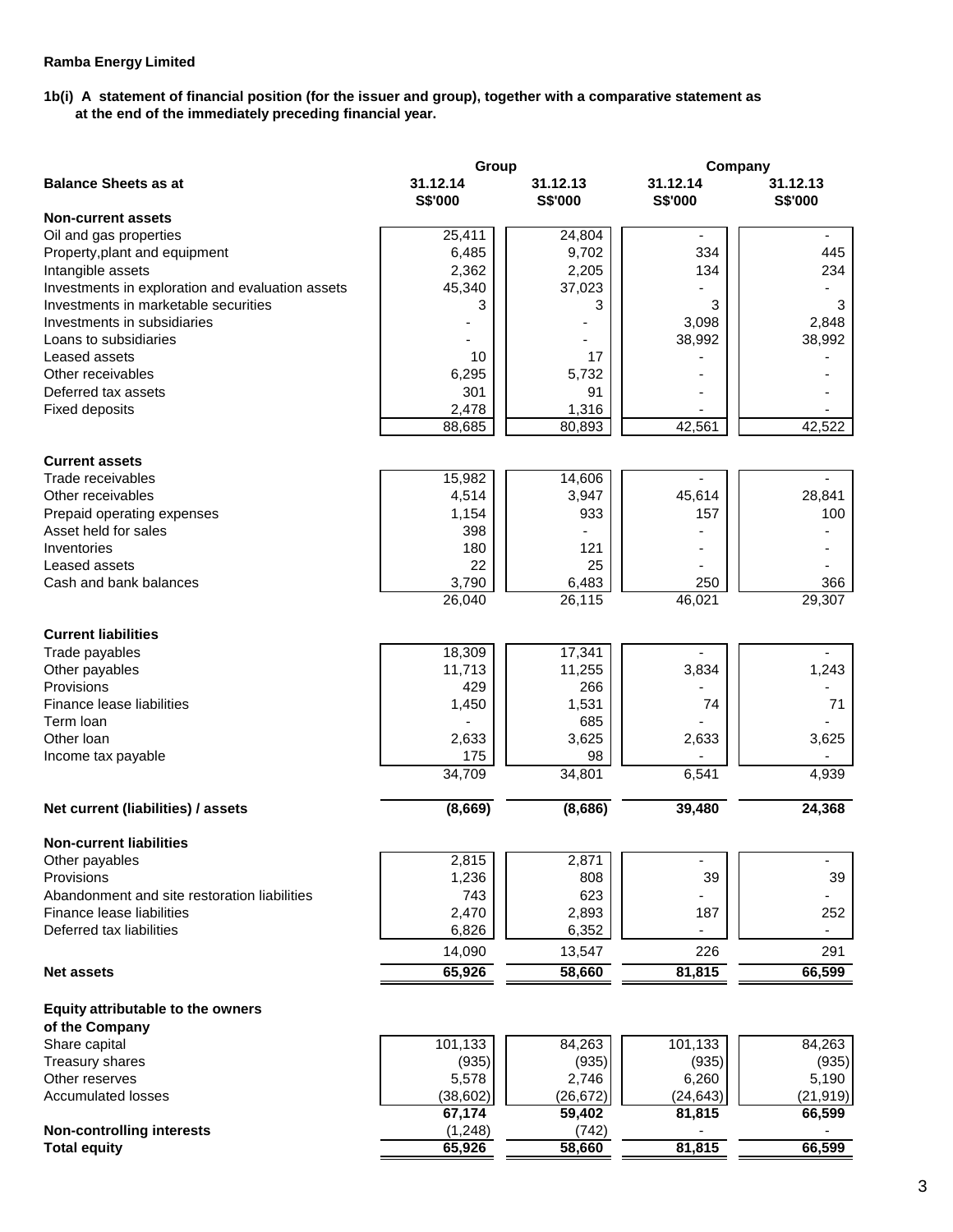# **1(b)(ii). Aggregate amount of Group's borrowings and debt securities**

|              |                                                    | 31 Dec 14<br>S\$'000 | 31 Dec 13<br>S\$'000 |
|--------------|----------------------------------------------------|----------------------|----------------------|
| 1            | Amount repayable in one year or less, or on demand |                      |                      |
|              | Secured                                            | 1,450                | 1,531                |
|              | Unsecured                                          | 2,633                | 4,310                |
| $\mathbf{2}$ | Amount repayable after one year<br>Secured         | 2,470                | 2,893                |
|              | Total                                              | 6,553                | 8,734                |

Certain subsidiaries of the Company pledged their transport equipment as security for facilities granted by financial institutions.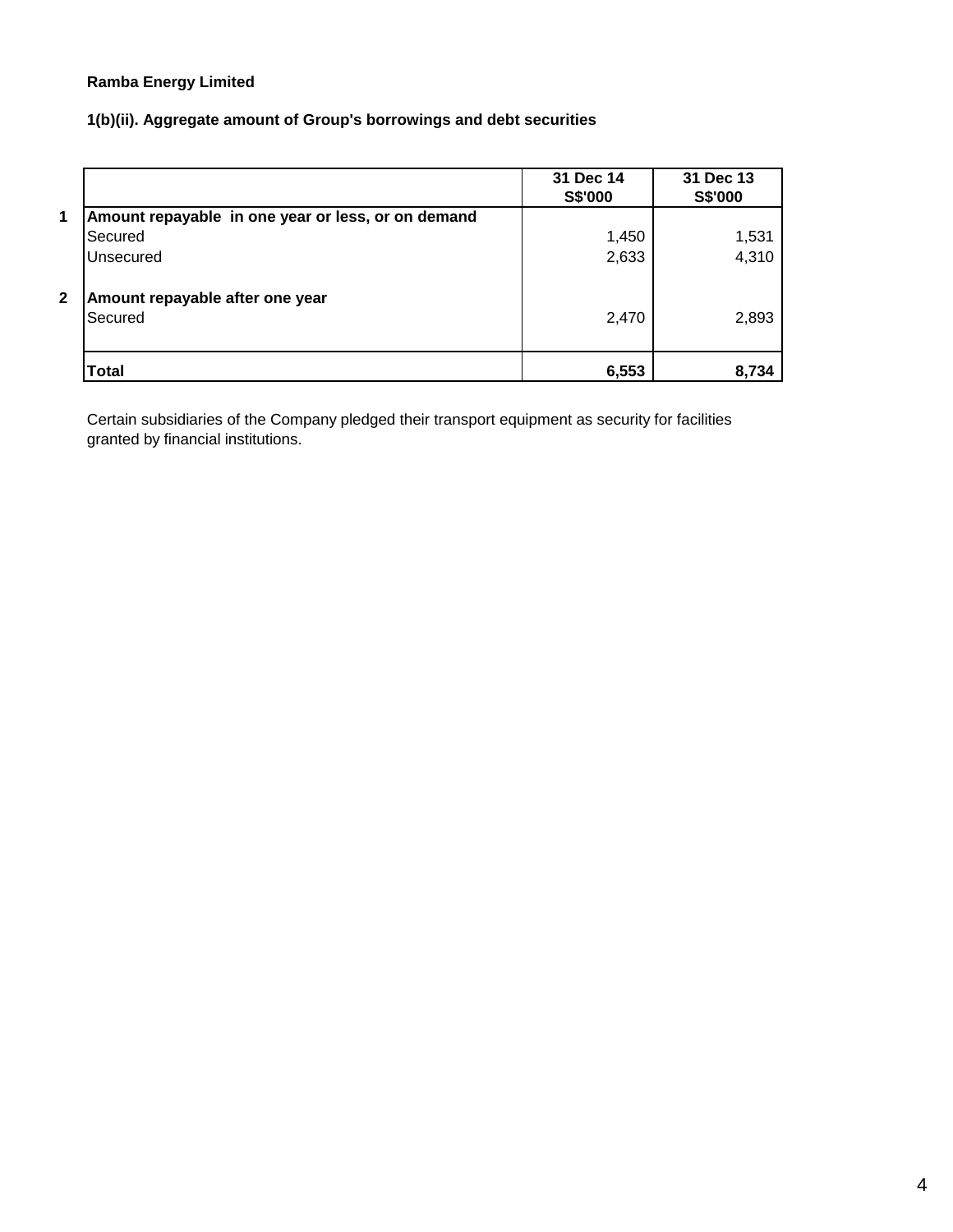# **STATEMENT OF COMPREHENSIVE INCOME**

|                                                                          | Group             |                   | Group                  |                 |  |  |  |
|--------------------------------------------------------------------------|-------------------|-------------------|------------------------|-----------------|--|--|--|
|                                                                          |                   |                   | For the year ended     |                 |  |  |  |
|                                                                          | 4Q2014<br>S\$'000 | 4Q2013<br>S\$'000 | 2014<br><b>S\$'000</b> | 2013<br>S\$'000 |  |  |  |
| Loss, net of tax for the period / year                                   | (4,646)           | (4, 429)          | (12, 372)              | (15,667)        |  |  |  |
| Other comprehensive income                                               |                   |                   |                        |                 |  |  |  |
| Items that may be reclassified subsequently to income<br>statement :     |                   |                   |                        |                 |  |  |  |
| Foreign currency translation                                             | 1,455             | 379               | 1,732                  | 1,911           |  |  |  |
| Items that will not be reclassified subsequently to income<br>statement: |                   |                   |                        |                 |  |  |  |
| Remeasurement of defined benefit obligation                              | (34)              | 100               | (34)                   | 100             |  |  |  |
| Total comprehensive loss for the period / year                           | (3,225)           | (3,950)           | (10, 674)              | (13, 656)       |  |  |  |
| Total comprehensive loss attributable to:                                |                   |                   |                        |                 |  |  |  |
| - Owners of the Company                                                  | (3,032)           | (3,892)           | (10, 168)              | (13, 259)       |  |  |  |
| - Non controlling interests                                              | (193)             | (58)              | (506)                  | (397)           |  |  |  |
|                                                                          | (3, 225)          | (3,950)           | (10, 674)              | (13, 656)       |  |  |  |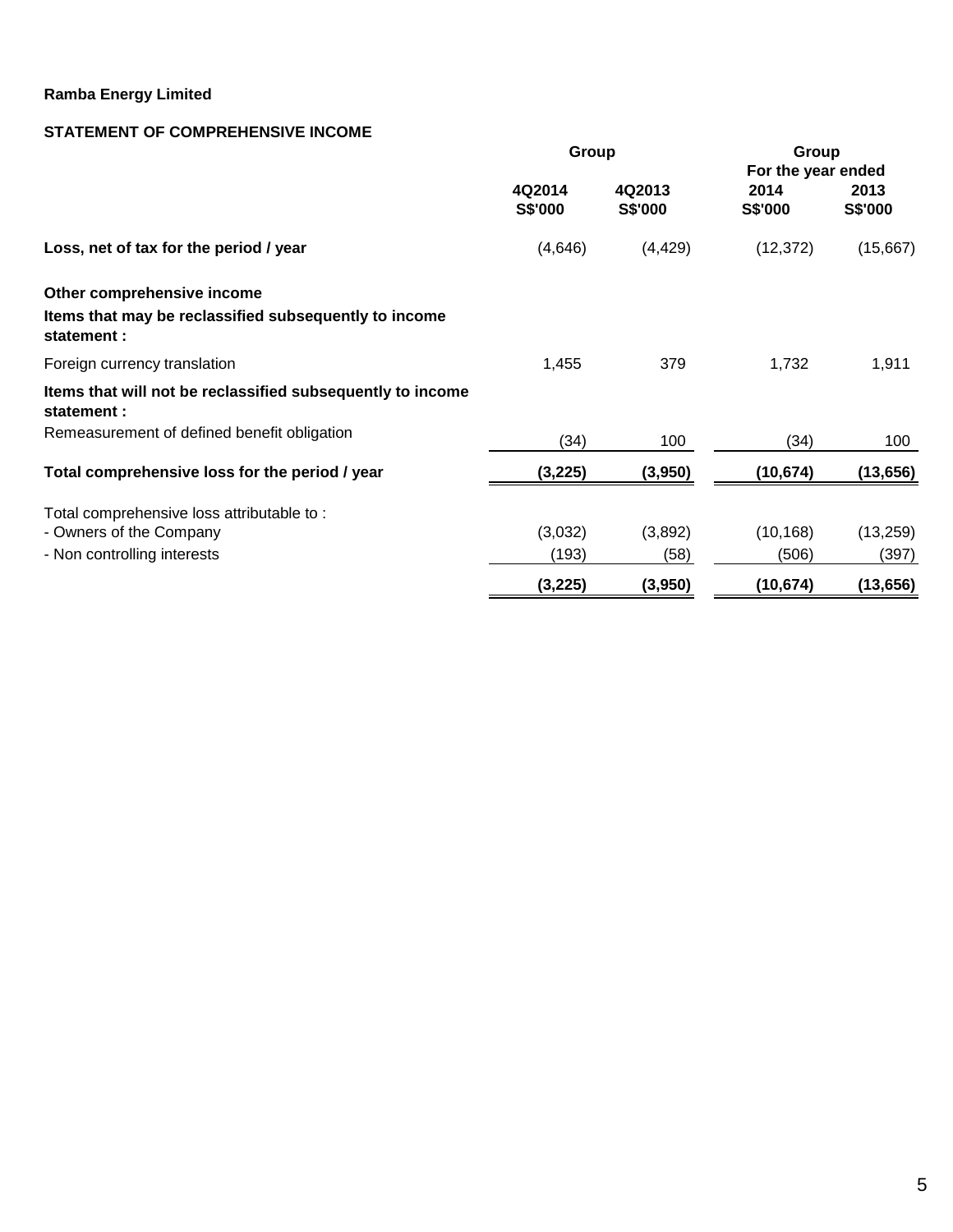**1(c) A cash flow statement (for the group), together with a comparative statement for the corresponding period of the**

 **immediately preceding financial year.** 

|                                                                          |        | Group                     |                           | Group               |                     |  |
|--------------------------------------------------------------------------|--------|---------------------------|---------------------------|---------------------|---------------------|--|
|                                                                          |        |                           |                           | for the year ended  |                     |  |
|                                                                          |        | 4Q 2014<br><b>S\$'000</b> | 4Q 2013<br><b>S\$'000</b> | 31.12.14<br>S\$'000 | 31.12.13<br>S\$'000 |  |
| Cash flows from operating activities :                                   |        |                           |                           |                     |                     |  |
| Loss before income tax for the period / year                             |        | (4,241)                   | (3,500)                   | (12, 168)           | (14, 012)           |  |
| Adjustments for:                                                         |        |                           |                           |                     |                     |  |
| Depreciation and amortisation expenses                                   |        | 760                       | 421                       | 3,033               | 3,236               |  |
| Gain on liquidation of an associate                                      |        | $\overline{a}$            | (306)                     |                     | (306)               |  |
| Gain on disposal of property, plant and equipment                        |        |                           | 5                         | (16)                | (46)                |  |
| Impairment of intangible assets                                          |        | 683                       |                           | 683                 | 100                 |  |
| Intangible assets written off                                            |        |                           |                           |                     | 151                 |  |
| Impairment of property, plant and equipment                              |        |                           | 91                        |                     | 91                  |  |
| Property, plant and equipment written off                                |        | 24                        | 27<br>960                 | 24                  | 156                 |  |
| Share based payment<br>Allowance / (Write back) for doubtful receivables |        | 908<br>70                 | 564                       | 2,993<br>(434)      | 2,810<br>564        |  |
| Unrealised exchange differences                                          |        | (283)                     | 227                       | (96)                | 1,442               |  |
| <b>Finance costs</b>                                                     |        | 414                       | 393                       | 845                 | 696                 |  |
| Interest income from banks                                               |        | (8)                       | (5)                       | (24)                | (20)                |  |
| Remeasurement of defined benefits obligation                             |        | (34)                      | 25                        | (34)                | 25                  |  |
| Foreign exchange translation adjustments                                 |        | (539)                     | 61                        | (909)               | (55)                |  |
| Operating cash flows before working capital changes                      |        | (2, 246)                  | (1,037)                   | (6, 103)            | (5, 168)            |  |
|                                                                          |        |                           |                           |                     |                     |  |
| Changes in working capital                                               |        |                           |                           |                     |                     |  |
| Trade receivables                                                        |        | (60)                      | 379                       | (943)               | 1,157               |  |
| Other receivables                                                        |        | (342)                     | (118)                     | (1, 412)            | (916)               |  |
| Prepaid operating expenses<br>Inventories                                |        | 319                       | 326                       | (221)               | 346                 |  |
| Trade payables                                                           |        | (2)<br>(2,262)            | (70)<br>757               | (60)<br>968         | (37)<br>1,577       |  |
| Other payables and provisions                                            |        | (1,821)                   | 2,737                     | 810                 | 2,596               |  |
| Cash (used in) / generated from operations                               |        | (6, 414)                  | 2,974                     | (6,961)             | (445)               |  |
|                                                                          |        |                           |                           |                     |                     |  |
| Interest income received                                                 |        | 8                         | 5                         | 24                  | 20                  |  |
| Income tax paid                                                          |        | (135)                     | (353)                     | (149)               | (286)               |  |
| Finance costs paid                                                       |        | (57)                      | (99)                      | (254)               | (402)               |  |
| Net cash flows (used in) / generated from operating activities           |        | (6, 598)                  | 2,527                     | (7, 340)            | (1, 113)            |  |
| Cash flows from investing activities :                                   |        |                           |                           |                     |                     |  |
| Proceeds from disposal of property, plant and equipment                  |        |                           | 3                         | 2,054               | 111                 |  |
| Proceeds from liquidation of an associate                                |        |                           | 372                       |                     | 372                 |  |
| Purchase of property, plant and equipment and oil and gas properties     |        | (266)                     | (829)                     | (1,074)             | (4,590)             |  |
| Acquisition of intangible assets                                         |        | (2)                       | (38)                      | (94)                | (54)                |  |
| Acquisition of exploration & evaluation assets                           |        | (1, 971)                  | (3,627)                   | (6,678)             | (12,964)            |  |
| Net cash flows used in investing activities                              |        | (2, 239)                  | (4, 119)                  | (5, 792)            | (17,125)            |  |
| Cash flows from financing activities :                                   |        |                           |                           |                     |                     |  |
| Net proceeds from issuance of new shares via rights issue                |        |                           |                           |                     | 18,435              |  |
| Net proceeds from private placement exercise                             |        | 14,950                    | $\overline{a}$            | 14,950              |                     |  |
| Proceeds from options exercised                                          |        |                           | 47                        |                     | 187                 |  |
| (Repayment)/ proceeds from other loan                                    |        | (5,511)                   | 625                       | (992)               | 3,625               |  |
| Repayment of term loans                                                  |        | (26)                      | (306)                     | (716)               | (2, 177)            |  |
| Repayment of finance lease                                               |        | (430)                     | (389)                     | (1,826)             | (695)               |  |
| Increase in fixed deposits pledged                                       |        | (1, 136)                  |                           | (1, 162)            | (10)                |  |
| Net cash flows generated from / (used in) financing activities           |        | 7,847                     | (23)                      | 10,254              | 19,365              |  |
| Net (decrease) / increase in cash and cash equivalents                   |        | (990)                     | (1,615)                   | (2,878)             | 1,127               |  |
| Effect of exchange rate changes on cash and cash equivalents             |        | 160                       | 20                        | 185                 | 104                 |  |
| Cash and cash equivalents at beginning of period                         |        | 4,620                     | 8,078                     | 6,483               | 5,252               |  |
| Cash and cash equivalents at end of period                               | Note A | 3,790                     | 6,483                     | 3,790               | 6,483               |  |
| <u>Note A</u>                                                            |        |                           |                           |                     |                     |  |
| Cash on hand and at bank                                                 |        | 3,790                     | 6,483                     | 3,790               | 6,483               |  |
| Fixed deposits                                                           |        | 2,478                     | 1,316                     | 2,478               | 1,316               |  |
| Cash and deposits                                                        |        | 6,268                     | 7,799                     | 6,268               | 7,799               |  |
| Less: Restricted cash classified as non-current assets                   |        | (2, 478)                  | (1, 316)                  | (2, 478)            | (1,316)             |  |
| Cash and cash equivalents                                                |        | 3,790                     | 6,483                     | 3,790               | 6,483               |  |
|                                                                          |        |                           |                           |                     |                     |  |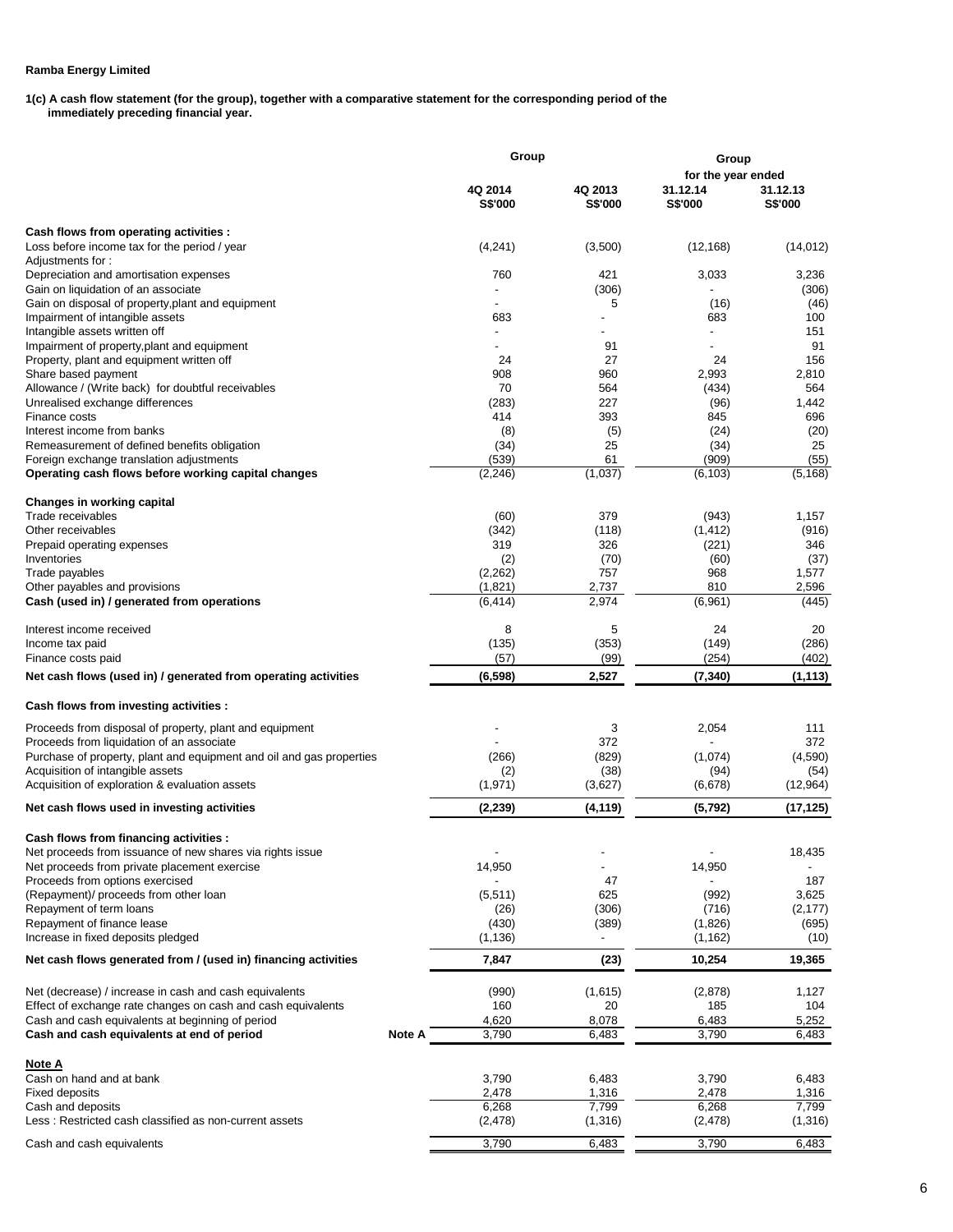1 (d) (i) A statement (for the issuer and group) showing either (i) all changes in equity or (ii) changes in equity other than those arising from capitalisation issues and distributions to shareholders, together with a com

|                                                               |                            |                                                                            |                             |                               |                                  |                                       | Attributable to owners of the Company     |                   |                                                       |                                                        |                               |                                         |
|---------------------------------------------------------------|----------------------------|----------------------------------------------------------------------------|-----------------------------|-------------------------------|----------------------------------|---------------------------------------|-------------------------------------------|-------------------|-------------------------------------------------------|--------------------------------------------------------|-------------------------------|-----------------------------------------|
| Group                                                         | Total<br>Equity<br>S\$'000 | Equity<br>attributable to<br>owners of the<br>Company,<br>total<br>S\$'000 | Share<br>capital<br>S\$'000 | Treasury<br>shares<br>S\$'000 | Accumulated<br>losses<br>S\$'000 | Other<br>reserves<br>total<br>S\$'000 | Share based<br>payment reserve<br>S\$'000 | Others<br>S\$'000 | Foreign currency<br>translation<br>reserve<br>S\$'000 | Gain on<br>reissuance of<br>treasury shares<br>S\$'000 | Capital<br>reserve<br>S\$'000 | Non controlling<br>interests<br>S\$'000 |
| Opening balance as at 1 January 2014                          | 58,660                     | 59,402                                                                     | 84,263                      | (935)                         | (26, 672)                        | 2,746                                 | 2,560                                     | 100               | (2,892)                                               | 2,630                                                  | 348                           | (742)                                   |
| 1Q 2014                                                       |                            |                                                                            |                             |                               |                                  |                                       |                                           |                   |                                                       |                                                        |                               |                                         |
| Loss for the period                                           | (2, 367)                   | (2, 264)                                                                   |                             |                               | (2, 264)                         | $\overline{\phantom{a}}$              |                                           |                   |                                                       |                                                        |                               | (103)                                   |
| Other comprehensive income                                    |                            |                                                                            |                             |                               |                                  |                                       |                                           |                   |                                                       |                                                        |                               |                                         |
| Exchange differences on translating foreign operations        | 393                        | 389                                                                        |                             |                               | $\blacksquare$                   | 389                                   |                                           |                   | 389                                                   |                                                        | ۰                             | 4                                       |
| Total comprehensive (loss) / income for the period            | (1, 974)                   | (1, 875)                                                                   | $\blacksquare$              |                               | (2, 264)                         | 389                                   | $\blacksquare$                            |                   | 389                                                   |                                                        | $\sim$                        | (99)                                    |
| Contributions by and distributions to owners                  |                            |                                                                            |                             |                               |                                  |                                       |                                           |                   |                                                       |                                                        |                               |                                         |
| Issuance of shares pursuant to RGPSP                          |                            |                                                                            | 820                         |                               |                                  | (820)                                 | (820)                                     |                   |                                                       |                                                        |                               | $\overline{\phantom{a}}$                |
| Grant of equity settled share based payment to employees      | 647                        | 647                                                                        |                             |                               |                                  | 647                                   | 647                                       |                   |                                                       |                                                        |                               |                                         |
| Total contributions by and distributions to owners            | 647                        | 647                                                                        | 820                         |                               |                                  | (173)                                 | (173)                                     |                   |                                                       |                                                        |                               |                                         |
| Total transactions with owners in their capacity as<br>owners | 647                        | 647                                                                        | 820                         |                               |                                  | (173)                                 | (173)                                     |                   |                                                       |                                                        | ٠                             |                                         |
| Closing balance as at 31 March 2014                           | 57,333                     | 58,174                                                                     | 85,083                      | (935)                         | (28, 936)                        | 2,962                                 | 2,387                                     | 100               | (2, 503)                                              | 2,630                                                  | 348                           | (841)                                   |
| 2Q 2014                                                       |                            |                                                                            |                             |                               |                                  |                                       |                                           |                   |                                                       |                                                        |                               |                                         |
| Loss for the period                                           | (3,025)                    | (2,925)                                                                    |                             |                               | (2,925)                          | $\overline{\phantom{a}}$              |                                           |                   |                                                       |                                                        |                               | (100)                                   |
| Other comprehensive income                                    |                            |                                                                            |                             |                               |                                  |                                       |                                           |                   |                                                       |                                                        |                               |                                         |
| Exchange differences on translating foreign operations        | (649)                      | (656)                                                                      |                             |                               | $\blacksquare$                   | (656)                                 | $\overline{\phantom{a}}$                  |                   | (656)                                                 |                                                        | $\overline{\phantom{a}}$      | $\overline{7}$                          |
| Total comprehensive loss for the period                       | (3,674)                    | (3,581)                                                                    |                             |                               | (2, 925)                         | (656)                                 |                                           |                   | (656)                                                 |                                                        | $\blacksquare$                | (93)                                    |
| Contributions by and distributions to owners                  |                            |                                                                            |                             |                               |                                  |                                       |                                           |                   |                                                       |                                                        |                               |                                         |
| Share issuance expenses                                       | (3)                        | (3)                                                                        | (3)                         |                               |                                  | $\overline{\phantom{a}}$              |                                           |                   |                                                       |                                                        | ٠                             | $\overline{\phantom{a}}$                |
| Grant of equity settled share based payment to employees      | 708                        | 708                                                                        |                             |                               |                                  | 708                                   | 708                                       |                   |                                                       |                                                        | $\overline{\phantom{a}}$      |                                         |
| Total contributions by and distributions to owners            | 705                        | 705                                                                        | (3)                         |                               |                                  | 708                                   | 708                                       |                   |                                                       |                                                        | ۰                             |                                         |
| Total transactions with owners in their capacity as<br>owners | 705                        | 705                                                                        | (3)                         |                               |                                  | 708                                   | 708                                       |                   |                                                       |                                                        | $\blacksquare$                |                                         |
| Closing balance as at 30 June 2014                            | 54,364                     | 55,298                                                                     | 85,080                      | (935)                         | (31, 861)                        | 3,014                                 | 3,095                                     | 100               | (3, 159)                                              | 2,630                                                  | 348                           | (934)                                   |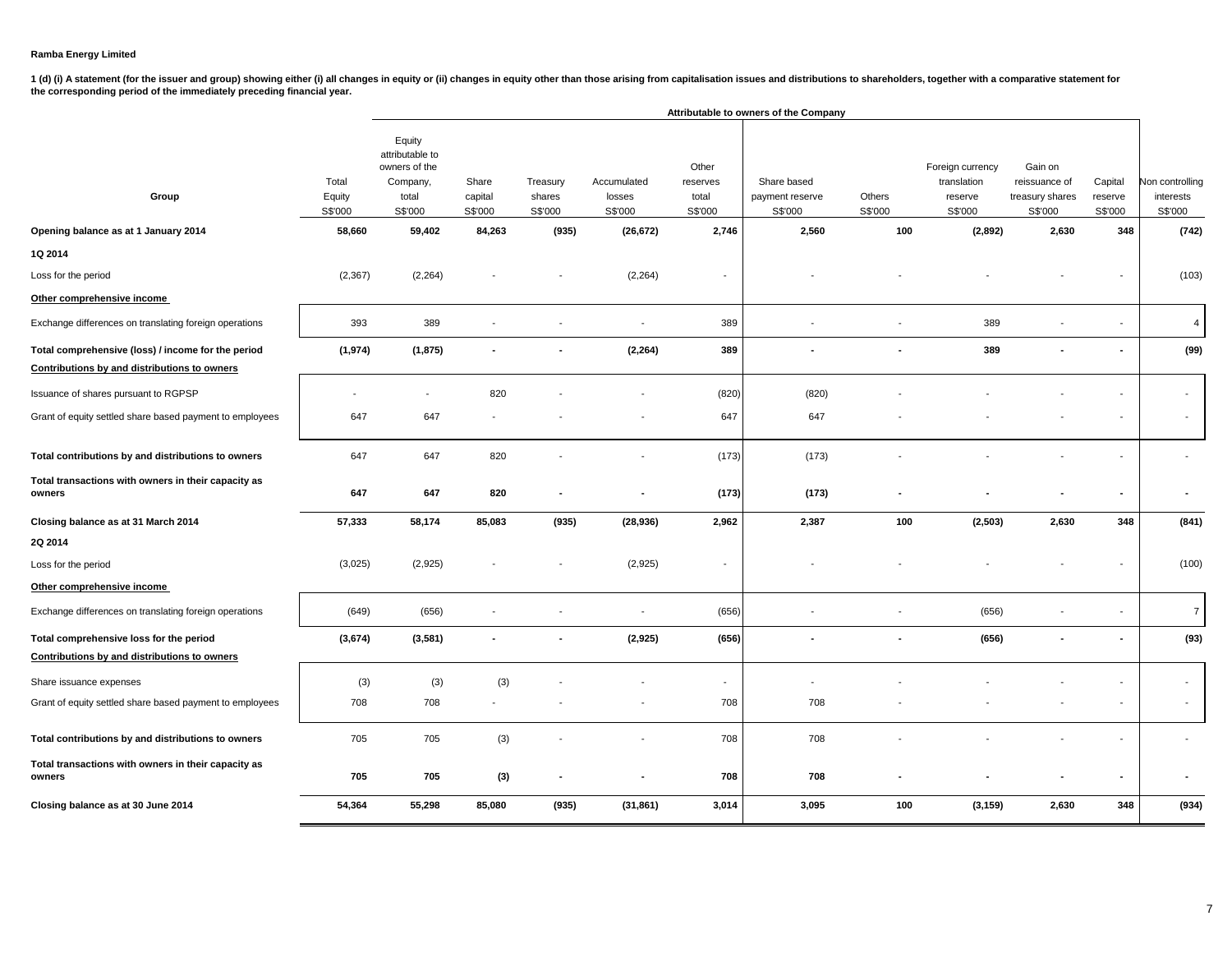1 (d) (i) A statement (for the issuer and group) showing either (i) all changes in equity or (ii) changes in equity or than those arising from capitalisation issues and distributions to shareholders, together with a compar

|                                                                                                     |                                 |                                                                            |                             |                               |                                  |                                       | Attributable to owners of the Company     |                   |                                                       |                                                        |                               |                                         |
|-----------------------------------------------------------------------------------------------------|---------------------------------|----------------------------------------------------------------------------|-----------------------------|-------------------------------|----------------------------------|---------------------------------------|-------------------------------------------|-------------------|-------------------------------------------------------|--------------------------------------------------------|-------------------------------|-----------------------------------------|
| Group                                                                                               | Total<br>Equity<br>S\$'000      | Equity<br>attributable to<br>owners of the<br>Company,<br>total<br>S\$'000 | Share<br>capital<br>S\$'000 | Treasury<br>shares<br>S\$'000 | Accumulated<br>losses<br>S\$'000 | Other<br>reserves<br>total<br>S\$'000 | Share based<br>payment reserve<br>S\$'000 | Others<br>S\$'000 | Foreign currency<br>translation<br>reserve<br>S\$'000 | Gain on<br>reissuance of<br>treasury shares<br>S\$'000 | Capital<br>reserve<br>S\$'000 | Non controlling<br>interests<br>S\$'000 |
| Closing balance as at 30 June 2014                                                                  | 54,364                          | 55,298                                                                     | 85,080                      | (935)                         | (31, 861)                        | 3,014                                 | 3,095                                     | 100               | (3, 159)                                              | 2,630                                                  | 348                           | (934)                                   |
| 3Q 2014<br>Loss for the period<br>Other comprehensive income                                        | (2, 334)                        | (2, 232)                                                                   |                             | ä,                            | (2, 232)                         | $\overline{a}$                        |                                           |                   |                                                       |                                                        |                               | (102)                                   |
| Exchange differences on translating foreign operations                                              | 533                             | 552                                                                        |                             | $\overline{a}$                | $\blacksquare$                   | 552                                   | $\overline{\phantom{a}}$                  |                   | 552                                                   |                                                        |                               | (19)                                    |
| Total comprehensive loss for the period<br>Contributions by and distributions to owners             | (1,801)                         | (1,680)                                                                    | $\blacksquare$              | $\blacksquare$                | (2, 232)                         | 552                                   | $\blacksquare$                            | $\blacksquare$    | 552                                                   | $\blacksquare$                                         | $\sim$                        | (121)                                   |
| Issuance of shares pursuant to RGPSP<br>Grant of equity settled share based payment to<br>employees | $\overline{\phantom{a}}$<br>730 | $\overline{a}$<br>730                                                      | 339                         |                               |                                  | (339)<br>730                          | (339)<br>730                              |                   |                                                       |                                                        |                               |                                         |
| Total contributions by and distributions to owners                                                  | 730                             | 730                                                                        | 339                         |                               |                                  | 391                                   | 391                                       |                   |                                                       |                                                        |                               |                                         |
| Total transactions with owners in their capacity as<br>owners                                       | 730                             | 730                                                                        | 339                         |                               |                                  | 391                                   | 391                                       |                   |                                                       |                                                        |                               |                                         |
| Closing balance as at 30 September 2014                                                             | 53,293                          | 54,348                                                                     | 85,419                      | (935)                         | (34,093)                         | 3,957                                 | 3,486                                     | 100               | (2,607)                                               | 2,630                                                  | 348                           | (1,055)                                 |
| 4Q 2014                                                                                             |                                 |                                                                            |                             |                               |                                  |                                       |                                           |                   |                                                       |                                                        |                               |                                         |
| Loss for the period<br>Other comprehensive income                                                   | (4,646)                         | (4, 509)                                                                   |                             |                               | (4,509)                          |                                       |                                           |                   |                                                       |                                                        |                               | (137)                                   |
| Re-measurement of defined benefit obligation                                                        | (34)                            | (34)                                                                       |                             |                               |                                  | (34)                                  |                                           | (34)              |                                                       |                                                        |                               |                                         |
| Exchange differences on translating foreign operations                                              | 1,455                           | 1,511                                                                      |                             | $\overline{\phantom{a}}$      | $\overline{\phantom{a}}$         | 1,511                                 | $\tilde{\phantom{a}}$                     | $\blacksquare$    | 1,511                                                 |                                                        | $\overline{\phantom{a}}$      | (56)                                    |
| Total comprehensive loss for the period                                                             | (3, 225)                        | (3,032)                                                                    | ä,                          | $\blacksquare$                | (4, 509)                         | 1,477                                 | $\tilde{\phantom{a}}$                     | (34)              | 1,511                                                 | $\overline{a}$                                         | $\sim$                        | (193)                                   |
| Contributions by and distributions to owners                                                        |                                 |                                                                            |                             |                               |                                  |                                       |                                           |                   |                                                       |                                                        |                               |                                         |
| Issuance of shares pursuant to RGPSP                                                                | $\blacksquare$                  | $\overline{a}$                                                             | 764                         |                               | $\overline{\phantom{a}}$         | (764)                                 | (764)                                     |                   |                                                       |                                                        |                               |                                         |
| Issuance of shares from placement                                                                   | 14,950                          | 14,950                                                                     | 14,950                      |                               |                                  | $\blacksquare$                        | $\blacksquare$                            |                   |                                                       |                                                        |                               |                                         |
| Grant of equity settled share based payment to<br>employees                                         | 908                             | 908                                                                        |                             |                               |                                  | 908                                   | 908                                       |                   |                                                       |                                                        |                               |                                         |
| Total contributions by and distributions to owners                                                  | 15,858                          | 15,858                                                                     | 15,714                      |                               |                                  | 144                                   | 144                                       |                   |                                                       |                                                        |                               |                                         |
| Total transactions with owners in their capacity as<br>owners                                       | 15,858                          | 15,858                                                                     | 15,714                      |                               | $\overline{\phantom{a}}$         | 144                                   | 144                                       |                   |                                                       |                                                        | $\overline{\phantom{a}}$      |                                         |
| Closing balance as at 31 December 2014                                                              | 65,926                          | 67,174                                                                     | 101,133                     | (935)                         | (38, 602)                        | 5,578                                 | 3,630                                     | 66                | (1,096)                                               | 2,630                                                  | 348                           | (1, 248)                                |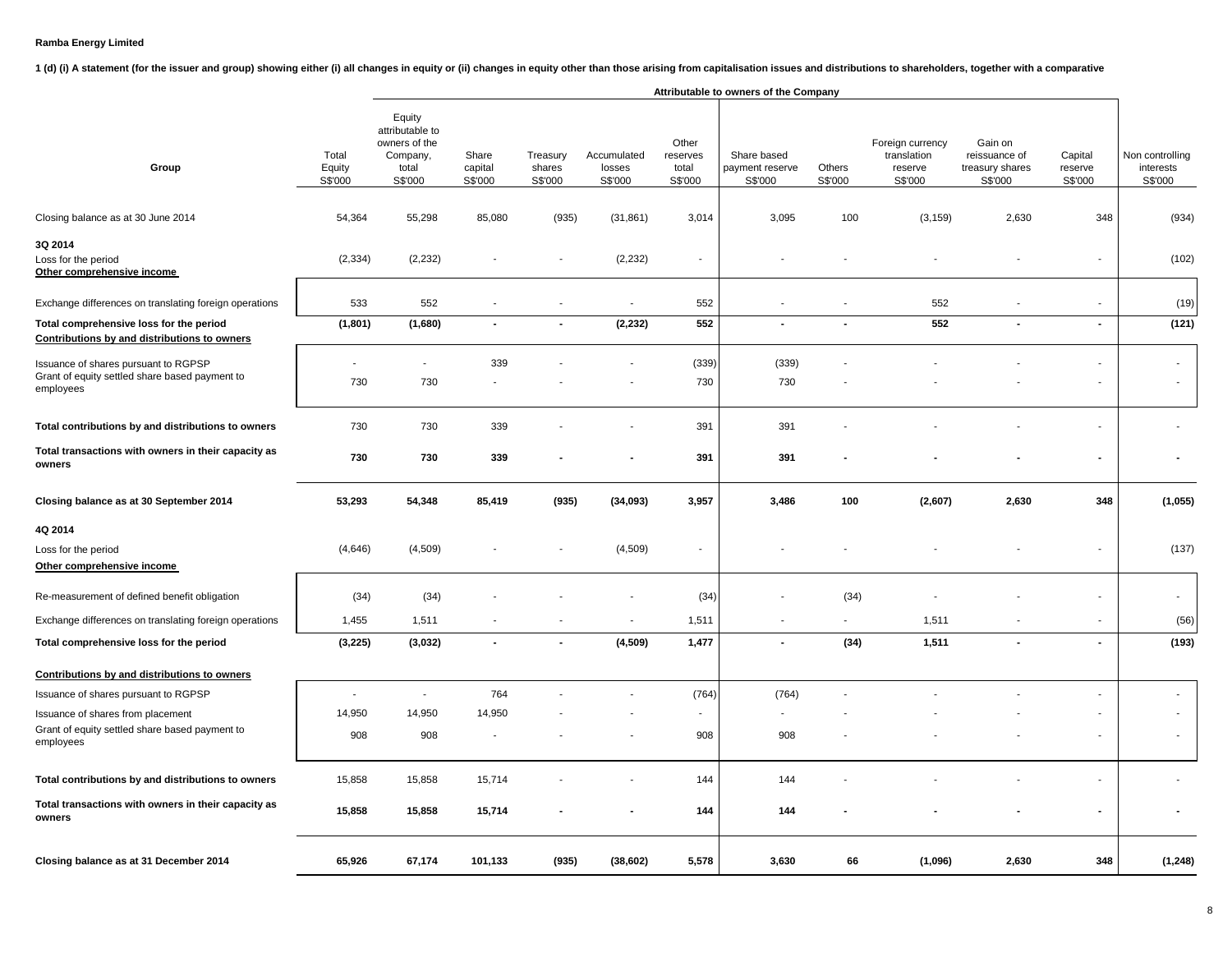|                                                               |          |                                  |         |                |                          |                          |                          | Attributable to owners of the Company |                |                 |                |                        |  |  |  |  |  |  |
|---------------------------------------------------------------|----------|----------------------------------|---------|----------------|--------------------------|--------------------------|--------------------------|---------------------------------------|----------------|-----------------|----------------|------------------------|--|--|--|--|--|--|
|                                                               |          | Equity                           |         |                |                          |                          |                          |                                       |                |                 |                |                        |  |  |  |  |  |  |
|                                                               |          | attributable to<br>owners of the |         |                |                          | Other                    |                          | Foreign currency                      |                | Gain on         |                |                        |  |  |  |  |  |  |
|                                                               | Total    | Company,                         | Share   | Treasury       | Accumulated              | reserves                 | Share based              | translation                           | Others         | reissuance of   | Capital        | <b>Von controlling</b> |  |  |  |  |  |  |
| Group                                                         | Equity   | total                            | capital | shares         | losses                   | total                    | payment reserve          | reserve                               |                | treasury shares | reserve        | interests              |  |  |  |  |  |  |
|                                                               | S\$'000  | S\$'000                          | S\$'000 | S\$'000        | S\$'000                  | S\$'000                  | S\$'000                  | S\$'000                               | S\$'000        | S\$'000         | S\$'000        | S\$'000                |  |  |  |  |  |  |
| Opening balance as at 1 January 2013<br>1Q 2013               | 50,853   | 51,198                           | 64,256  | (1,746)        | (11, 404)                | 92                       | 1,807                    | (4,809)                               |                | 2,746           | 348            | (345)                  |  |  |  |  |  |  |
| Loss for the period<br>Other comprehensive income             | (3, 195) | (3, 112)                         |         |                | (3, 112)                 | $\overline{a}$           |                          |                                       |                |                 | ÷,             | (83)                   |  |  |  |  |  |  |
| Exchange differences on translating foreign<br>operations     | 817      | 823                              |         |                |                          | 823                      |                          | 823                                   |                |                 | $\overline{a}$ | (6)                    |  |  |  |  |  |  |
| Total comprehensive loss for the period                       | (2, 378) | (2, 289)                         |         | $\blacksquare$ | (3, 112)                 | 823                      | $\overline{\phantom{a}}$ | 823                                   | $\blacksquare$ |                 | $\blacksquare$ | (89)                   |  |  |  |  |  |  |
| Contributions by and distributions to owners                  |          |                                  |         |                |                          |                          |                          |                                       |                |                 |                |                        |  |  |  |  |  |  |
| Issuance of shares arising from rights issues                 | 19,366   | 19,366                           | 19,366  |                |                          | ÷,                       |                          |                                       |                |                 |                |                        |  |  |  |  |  |  |
| Grant of equity settled share based payment to<br>employee    | 347      | 347                              |         |                |                          | 347                      | 347                      |                                       |                |                 | $\overline{a}$ |                        |  |  |  |  |  |  |
| Issuance of shares pursuant to RGPSP / RGSOS                  | 55       | 55                               | 145     | 61             | 8                        | (159)                    | (149)                    |                                       |                | (10)            |                |                        |  |  |  |  |  |  |
| Share issuance expenses                                       | (881)    | (881)                            | (881)   |                | $\overline{a}$           | $\overline{a}$           |                          |                                       |                |                 | $\overline{a}$ |                        |  |  |  |  |  |  |
| Total contributions by and distributions to<br>owners         | 18,887   | 18,887                           | 18,630  | 61             | 8                        | 188                      | 198                      |                                       |                | (10)            |                |                        |  |  |  |  |  |  |
| Total transactions with owners in their capacity<br>as owners | 18,887   | 18,887                           | 18,630  | 61             | 8                        | 188                      | 198                      |                                       |                | (10)            | $\blacksquare$ |                        |  |  |  |  |  |  |
| Closing balance as at 31 March 2013                           | 67,362   | 67,796                           | 82,886  | (1,685)        | (14, 508)                | 1,103                    | 2,005                    | (3,986)                               |                | 2,736           | 348            | (434)                  |  |  |  |  |  |  |
| 2Q 2013                                                       |          |                                  |         |                |                          |                          |                          |                                       |                |                 |                |                        |  |  |  |  |  |  |
| Loss for the period                                           | (3,614)  | (3, 514)                         |         |                | (3, 514)                 |                          |                          |                                       |                |                 |                | (100)                  |  |  |  |  |  |  |
| Other comprehensive income                                    |          |                                  |         |                |                          |                          |                          |                                       |                |                 |                |                        |  |  |  |  |  |  |
| Exchange differences on translating foreign<br>operations     | 745      | 756                              |         |                |                          | 756                      |                          | 756                                   |                |                 |                | (11)                   |  |  |  |  |  |  |
| Total comprehensive (loss) / income for the<br>period         | (2,869)  | (2,758)                          |         |                | (3, 514)                 | 756                      |                          | 756                                   |                |                 |                | (111)                  |  |  |  |  |  |  |
| Contributions by and distributions to owners                  |          |                                  |         |                |                          |                          |                          |                                       |                |                 |                |                        |  |  |  |  |  |  |
| Grant of equity settled share based payment to<br>employees   | 648      | 648                              |         | $\overline{a}$ | $\overline{a}$           | 648                      | 648                      |                                       |                |                 | $\overline{a}$ |                        |  |  |  |  |  |  |
| Issuance of shares pursuant to RGPSP / RGSOS                  | 98       | 98                               | 65      | 80             | $\overline{\phantom{a}}$ | (47)                     | (47)                     |                                       |                |                 |                |                        |  |  |  |  |  |  |
| Share issuance expenses                                       | (21)     | (21)                             | (21)    | $\overline{a}$ | $\overline{\phantom{a}}$ | $\overline{\phantom{a}}$ |                          |                                       |                |                 | $\overline{a}$ |                        |  |  |  |  |  |  |
| Total contributions by and distributions to<br>owners         | 725      | 725                              | 44      | 80             | Ĭ.                       | 601                      | 601                      |                                       |                |                 |                |                        |  |  |  |  |  |  |
| Total transactions with owners in their capacity<br>as owners | 725      | 725                              | 44      | 80             | $\blacksquare$           | 601                      | 601                      |                                       |                |                 | $\blacksquare$ |                        |  |  |  |  |  |  |
| Closing balance as at 30 June 2013                            | 65,218   | 65,763                           | 82,930  | (1,605)        | (18, 022)                | 2,460                    | 2,606                    | (3,230)                               |                | 2,736           | 348            | (545)                  |  |  |  |  |  |  |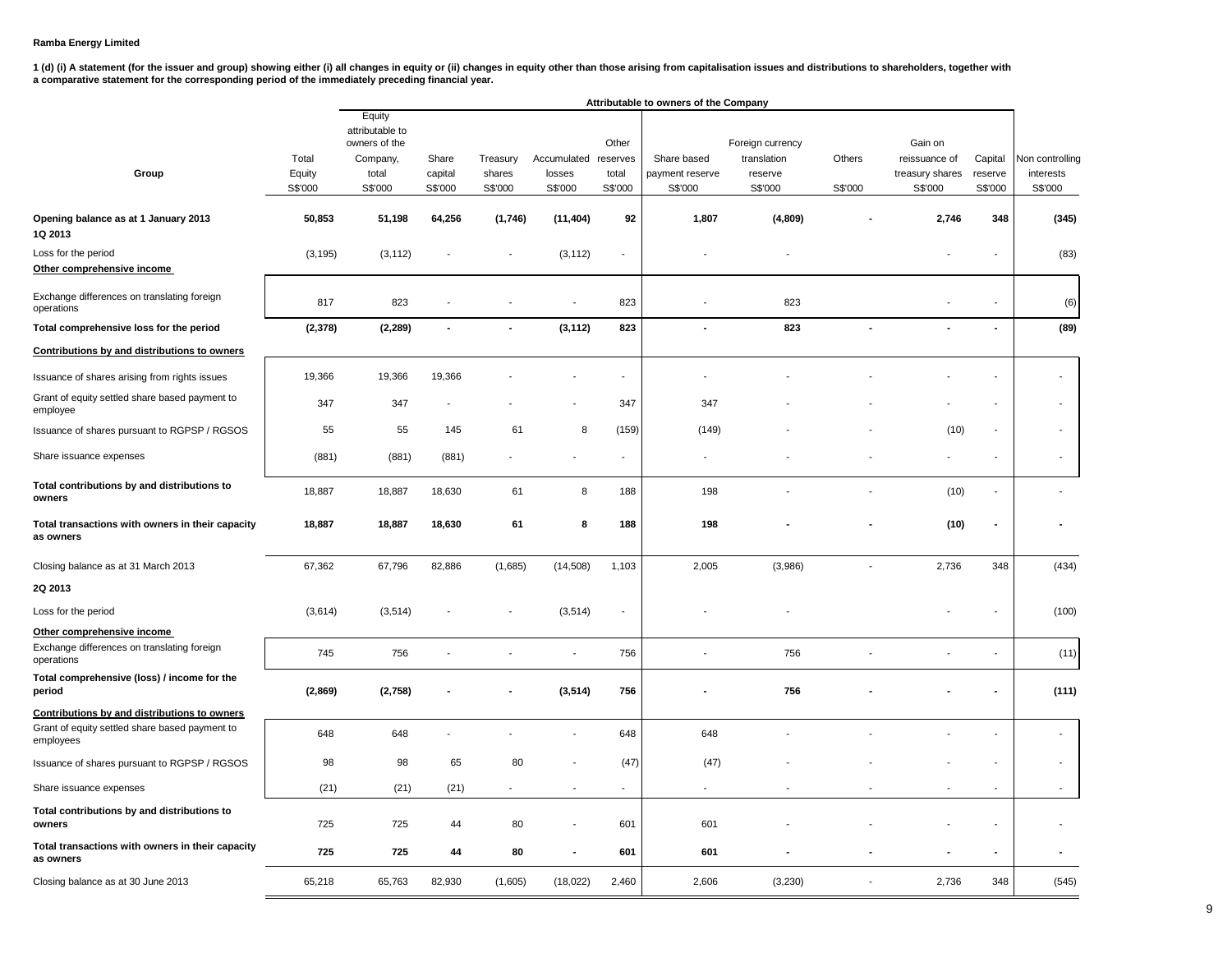|                                                               |                            |                                                                            |                             |                   |                                           |                                       | Attributable to owners of the Company     |                                                       |                          |                                                        |                               |                                         |
|---------------------------------------------------------------|----------------------------|----------------------------------------------------------------------------|-----------------------------|-------------------|-------------------------------------------|---------------------------------------|-------------------------------------------|-------------------------------------------------------|--------------------------|--------------------------------------------------------|-------------------------------|-----------------------------------------|
| Group                                                         | Total<br>Equity<br>S\$'000 | Equity<br>attributable to<br>owners of the<br>Company,<br>total<br>S\$'000 | Share<br>capital<br>S\$'000 | shares<br>S\$'000 | Treasury Accumulated<br>losses<br>S\$'000 | Other<br>reserves<br>total<br>S\$'000 | Share based<br>payment reserve<br>S\$'000 | Foreign currency<br>translation<br>reserve<br>S\$'000 | Others<br>S\$'000        | Gain on<br>reissuance of<br>treasury shares<br>S\$'000 | Capital<br>reserve<br>S\$'000 | Non controlling<br>interests<br>S\$'000 |
| Closing balance as at 30 June 2013                            | 65,218                     | 65,763                                                                     | 82,930                      | (1,605)           | (18, 022)                                 | 2,460                                 | 2,606                                     | (3, 230)                                              |                          | 2,736                                                  | 348                           | (545)                                   |
| 3Q 2013<br>Loss for the period<br>Other comprehensive income  | (4, 429)                   | (4,288)                                                                    |                             |                   | (4,288)                                   |                                       |                                           |                                                       |                          |                                                        | $\sim$                        | (141)                                   |
| Exchange differences on translating foreign<br>operations     | (30)                       | (32)                                                                       |                             |                   |                                           | (32)                                  |                                           | (32)                                                  |                          |                                                        | $\overline{\phantom{a}}$      | $\overline{2}$                          |
| Total comprehensive loss for the period                       | (4, 459)                   | (4, 320)                                                                   | $\blacksquare$              |                   | (4, 288)                                  | (32)                                  | $\blacksquare$                            | (32)                                                  | $\overline{a}$           | $\overline{a}$                                         | $\mathbf{r}$                  | (139)                                   |
| Contributions by and distributions to owners                  |                            |                                                                            |                             |                   |                                           |                                       |                                           |                                                       |                          |                                                        |                               |                                         |
| Grant of equity settled share based payment to<br>employees   | 846                        | 846                                                                        |                             |                   |                                           | 846                                   | 846                                       |                                                       |                          |                                                        | $\overline{\phantom{a}}$      |                                         |
| Issuance of shares pursuant to RGPSP / RGSOS                  | (3)                        | (3)                                                                        | 483                         | 356               |                                           | (842)                                 | (736)                                     |                                                       |                          | (106)                                                  | $\blacksquare$                | $\blacksquare$                          |
| Total contributions by and distributions to                   | 843                        | 843                                                                        | 483                         | 356               | $\blacksquare$                            | $\overline{4}$                        | $\overline{110}$                          |                                                       |                          | (106)                                                  | $\sim$                        | $\mathbf{r}$                            |
| Total transactions with owners in their capacity<br>as owners | 843                        | 843                                                                        | 483                         | 356               | $\blacksquare$                            | 4                                     | 110                                       |                                                       |                          | (106)                                                  | $\blacksquare$                | $\blacksquare$                          |
| Closing balance as at 30 September 2013                       | 61,602                     | 62,286                                                                     | 83,413                      | (1, 249)          | (22, 310)                                 | 2,432                                 | 2,716                                     | (3,262)                                               |                          | 2,630                                                  | 348                           | (684)                                   |
| 4Q 2013<br>Loss for the period<br>Other comprehensive income  | (4, 429)                   | (4, 362)                                                                   |                             |                   | (4, 362)                                  | $\overline{\phantom{a}}$              |                                           |                                                       |                          |                                                        | $\blacksquare$                | (67)                                    |
| Re-measurement of defined benefit obligation                  | 100                        | 100                                                                        |                             |                   |                                           | 100                                   |                                           | $\overline{\phantom{a}}$                              | 100                      |                                                        | $\overline{\phantom{a}}$      | ÷                                       |
| Exchange differences on translating foreign<br>operations     | 379                        | 370                                                                        |                             |                   | ÷,                                        | 370                                   | ÷,                                        | 370                                                   | $\blacksquare$           |                                                        | $\blacksquare$                | $\boldsymbol{9}$                        |
| Total comprehensive loss for the period                       | (3,950)                    | (3,892)                                                                    |                             |                   | (4, 362)                                  | 470                                   | $\blacksquare$                            | 370                                                   | 100                      |                                                        | $\blacksquare$                | (58)                                    |
| Contributions by and distributions to owners                  |                            |                                                                            |                             |                   |                                           |                                       |                                           |                                                       |                          |                                                        |                               |                                         |
| Grant of equity settled share based payment to<br>employees   | 960                        | 960                                                                        |                             |                   |                                           | 960                                   | 960                                       |                                                       |                          |                                                        | $\blacksquare$                |                                         |
| Issuance of shares pursuant to RGPSP / RGSOS                  | 57                         | 57                                                                         | 859                         | 314               |                                           | (1, 116)                              | (1, 116)                                  |                                                       |                          |                                                        | $\overline{\phantom{a}}$      |                                         |
| Share issuance expenses                                       | (9)                        | (9)                                                                        | (9)                         | $\blacksquare$    | ÷,                                        | $\blacksquare$                        |                                           |                                                       |                          |                                                        | $\blacksquare$                | $\blacksquare$                          |
| Total contributions by and distributions to                   | 1,008                      | 1,008                                                                      | 850                         | 314               | $\blacksquare$                            | (156)                                 | (156)                                     | $\overline{\phantom{a}}$                              | $\overline{\phantom{a}}$ | $\overline{\phantom{a}}$                               | $\overline{\phantom{a}}$      | $\overline{\phantom{a}}$                |
| Total transactions with owners in their capacity<br>as owners | 1,008                      | 1,008                                                                      | 850                         | 314               | $\blacksquare$                            | (156)                                 | (156)                                     | $\blacksquare$                                        | $\overline{a}$           | ٠                                                      | $\sim$                        | $\overline{a}$                          |
| Closing balance as at 31 December 2013                        | 58,660                     | 59,402                                                                     | 84,263                      | (935)             | (26, 672)                                 | 2,746                                 | 2,560                                     | (2,892)                                               | 100                      | 2,630                                                  | 348                           | (742)                                   |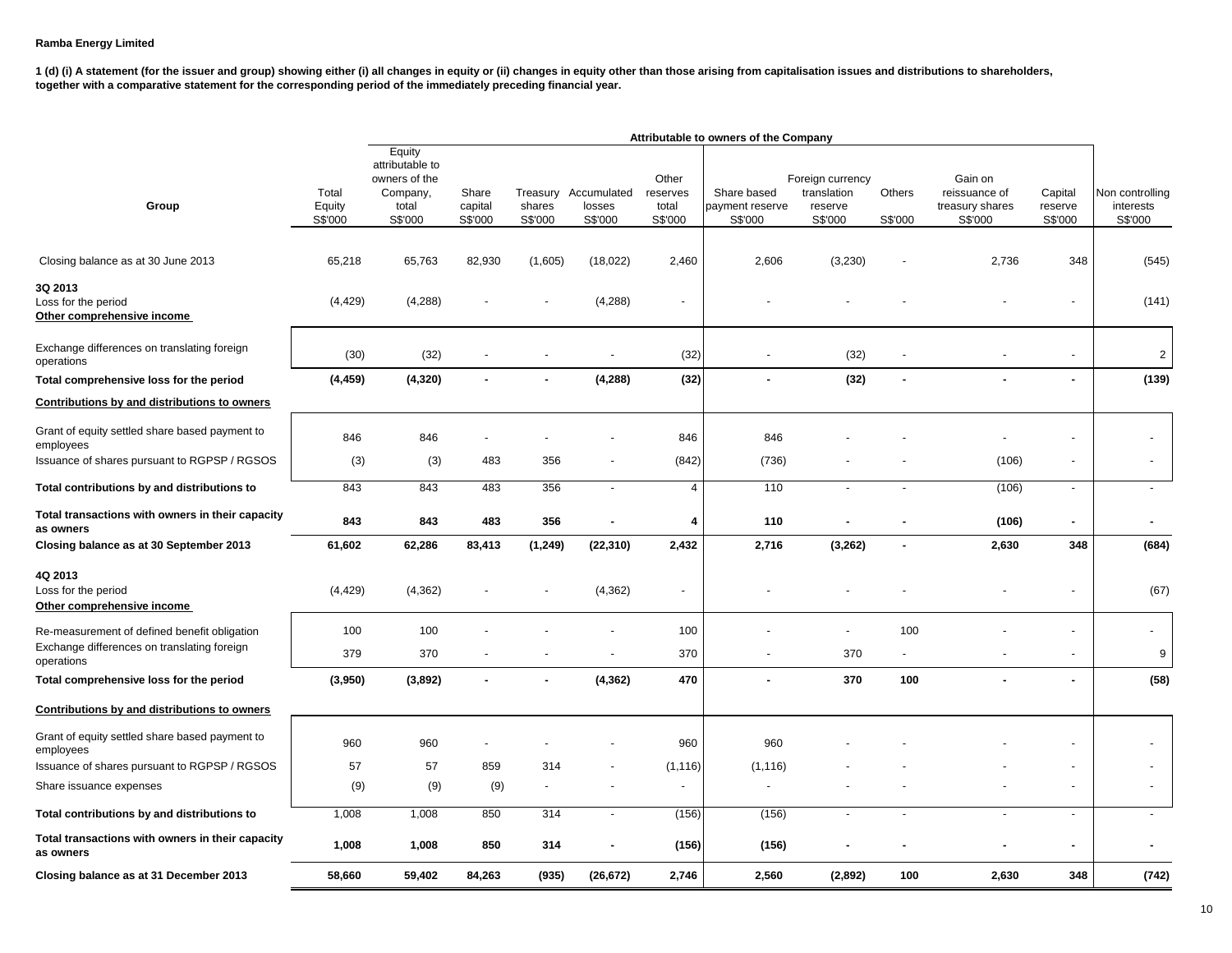|                                                            |                |                |                          |                          | Other                        |                 | Gain on         |
|------------------------------------------------------------|----------------|----------------|--------------------------|--------------------------|------------------------------|-----------------|-----------------|
|                                                            | Equity         | Share          | Treasury                 | Accumulated              | reserve                      | Share based     | reissuance of   |
| Company                                                    | total          | capital        | shares                   | losses                   | total                        | payment reserve | treasury shares |
|                                                            | S\$'000        | S\$'000        | S\$'000                  | S\$'000                  | S\$'000                      | S\$'000         | S\$'000         |
| Opening balance as at 1 January 2014                       | 66,599         | 84,263         | (935)                    | (21, 919)                | 5,190                        | 2,560           | 2,630           |
| 1Q 2014                                                    |                |                |                          |                          |                              |                 |                 |
| Profit for the period                                      | 2,320          | ÷,             | $\overline{\phantom{a}}$ | 2,320                    | L,                           | Ĭ.              |                 |
| Total comprehensive income for the period                  | 2,320          | $\blacksquare$ |                          | 2,320                    | ٠                            | $\blacksquare$  |                 |
| Contributions by and distributions to owners               |                |                |                          |                          |                              |                 |                 |
| Issuance of shares pursuant to RGPSP                       | ÷.             | 820            |                          | ä,                       | (820)                        | (820)           |                 |
| Grant of equity settled share based payment to employees   | 647            | $\blacksquare$ |                          |                          | 647                          | 647             |                 |
| Total transactions with owners in their capacity as owners | 647            | 820            | $\blacksquare$           | $\blacksquare$           | (173)                        | (173)           | $\blacksquare$  |
| Balance as at 31 March 2014                                | 69,566         | 85,083         | (935)                    | (19, 599)                | 5,017                        | 2,387           | 2,630           |
| 2Q 2014                                                    |                |                |                          |                          |                              |                 |                 |
| Loss for the period                                        | (1,536)        |                |                          | (1,536)                  | Ĭ.                           | ÷               |                 |
| Total comprehensive loss for the period                    | (1,536)        |                |                          | (1, 536)                 | $\qquad \qquad \blacksquare$ |                 |                 |
| <b>Contributions by and distributions to owners</b>        |                |                |                          |                          |                              |                 |                 |
| Share issuance expenses                                    | (3)            | (3)            |                          |                          | ٠                            |                 |                 |
| Grant of equity settled share based payment to employees   | 708            |                |                          | ٠                        | 708                          | 708             |                 |
| Total transactions with owners in their capacity as owners | 705            | (3)            | $\overline{\phantom{a}}$ | $\overline{\phantom{a}}$ | 708                          | 708             | $\blacksquare$  |
| Balance as at 30 June 2014                                 | 68,735         | 85,080         | (935)                    | (21, 135)                | 5,725                        | 3,095           | 2,630           |
| 3Q 2014                                                    |                |                |                          |                          |                              |                 |                 |
| Loss for the period                                        | (1,329)        |                |                          | (1, 329)                 | Ĭ.                           |                 |                 |
| Total comprehensive loss for the period                    | (1, 329)       | $\blacksquare$ |                          | (1, 329)                 | $\blacksquare$               |                 |                 |
| Contributions by and distributions to owners               |                |                |                          |                          |                              |                 |                 |
| Issuance of shares pursuant to RGPSP                       |                | 339            |                          |                          | (339)                        | (339)           |                 |
| Grant of equity settled share based payment to employees   | 730            |                |                          |                          | 730                          | 730             |                 |
|                                                            |                |                |                          |                          |                              |                 |                 |
| Total transactions with owners in their capacity as owners | 730            | 339            |                          | $\overline{a}$           | 391                          | 391             |                 |
| Balance as at 30 September 2014                            | 68,136         | 85,419         | (935)                    | (22,464)                 | 6,116                        | 3,486           | 2,630           |
| 4Q 2014                                                    |                |                |                          |                          |                              |                 |                 |
| Loss for the period                                        | (2, 179)       | $\blacksquare$ | $\blacksquare$           | (2, 179)                 | $\overline{\phantom{a}}$     | ä,              | ÷               |
| Total comprehensive loss for the period                    | (2, 179)       | $\blacksquare$ | $\blacksquare$           | (2, 179)                 | $\blacksquare$               |                 |                 |
| Contributions by and distributions to owners               |                |                |                          |                          |                              |                 |                 |
| Issuance of shares pursuant to RGPSP                       | $\blacksquare$ | 764            |                          |                          | (764)                        | (764)           |                 |
| Issuance of shares via placement                           | 14,950         | 14,950         |                          |                          |                              |                 |                 |
| Grant of equity settled share based payment to employees   | 908            | $\blacksquare$ |                          |                          | 908                          | 908             |                 |
| Total transactions with owners in their capacity as owners | 15,858         | 15,714         | $\overline{\phantom{a}}$ | $\blacksquare$           | 144                          | 144             | $\blacksquare$  |
| Balance as at 31 December 2014                             | 81,815         | 101,133        | (935)                    | (24, 643)                | 6,260                        | 3,630           | 2,630           |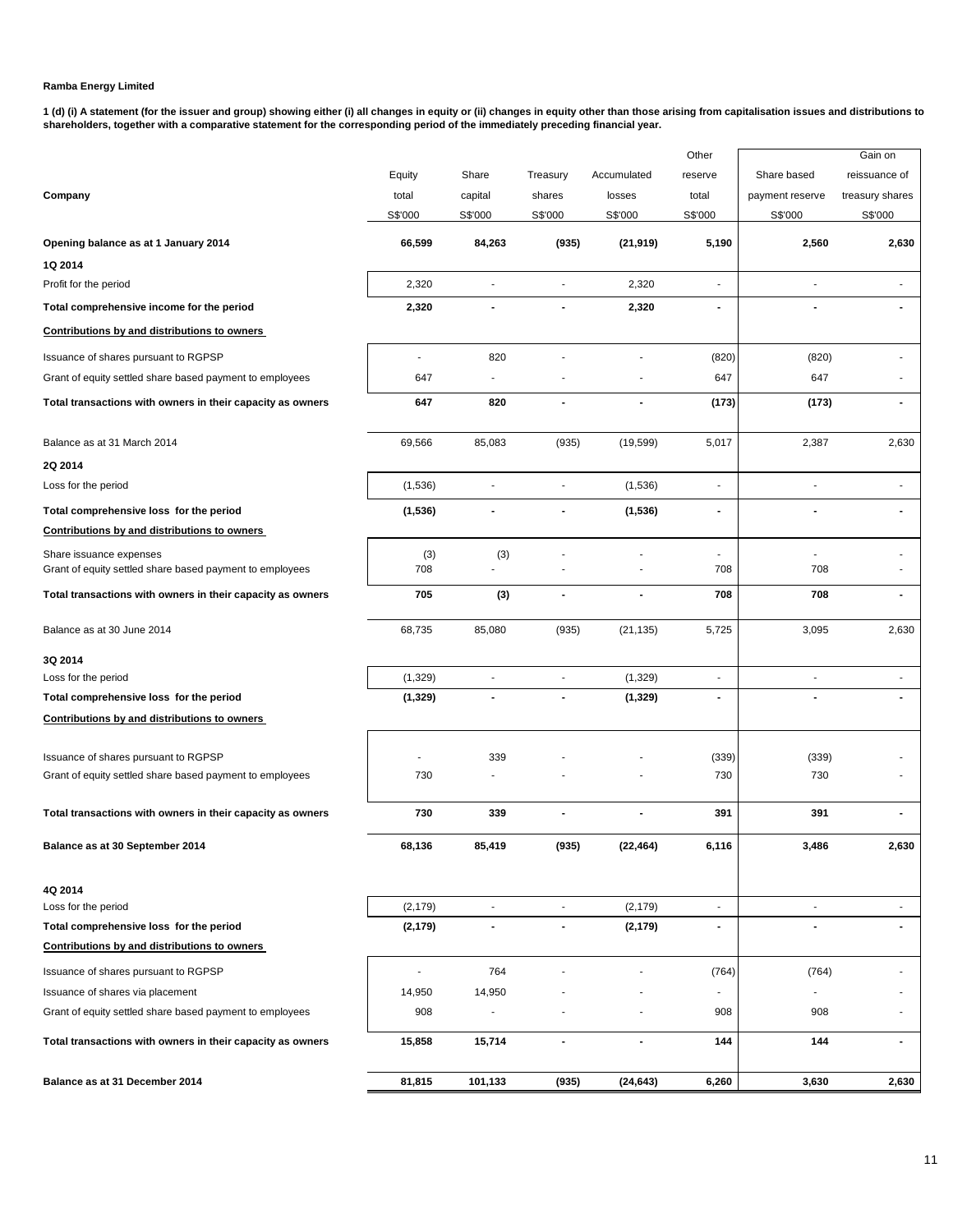|                                                                                                |          |                          |                          |                | Other          |                          | Gain on         |
|------------------------------------------------------------------------------------------------|----------|--------------------------|--------------------------|----------------|----------------|--------------------------|-----------------|
|                                                                                                | Equity   | Share                    | Treasury                 | Accumulated    | reserve        | Share based              | reissuance of   |
| Company                                                                                        | total    | capital                  | shares                   | losses         | total          | payment reserve          | treasury shares |
|                                                                                                | S\$'000  | S\$'000                  | S\$'000                  | S\$'000        | S\$'000        | S\$'000                  | S\$'000         |
| Opening balance as at 1 January 2013                                                           | 53,157   | 64,256                   | (1,746)                  | (13,906)       | 4,553          | 1,807                    | 2,746           |
| 1Q 2013                                                                                        |          |                          |                          |                |                |                          |                 |
| Loss for the period                                                                            | (1, 327) | ÷,                       | $\blacksquare$           | (1, 327)       | $\blacksquare$ | $\overline{\phantom{a}}$ | $\blacksquare$  |
| Total comprehensive income for the period                                                      | (1, 327) |                          |                          | (1, 327)       |                |                          |                 |
| Contributions by and distributions to owners                                                   |          |                          |                          |                |                |                          |                 |
| Issuance of shares arising from rights issues                                                  | 19,366   | 19,366                   |                          |                | $\blacksquare$ | $\blacksquare$           |                 |
| Grant of equity settled share based payment to employees                                       | 347      |                          |                          |                | 347            | 347                      |                 |
| Issuance of shares pursuant to RGPSP / RGSOS                                                   | 55       | 145                      | 61                       | 8              | (159)          | (149)                    | (10)            |
| Share issuance expenses                                                                        | (881)    | (881)                    | ٠                        |                |                |                          |                 |
| Total transactions with owners in their capacity as owners                                     | 18,887   | 18,630                   | 61                       | 8              | 188            | 198                      | (10)            |
| Closing balance as at 31 March 2013                                                            | 70,717   | 82,886                   | (1,685)                  | (15, 225)      | 4,741          | 2,005                    | 2,736           |
| 2Q 2013                                                                                        |          |                          |                          |                |                |                          |                 |
| Loss for the period                                                                            | (1, 374) | $\overline{\phantom{a}}$ | ÷,                       | (1, 374)       | $\blacksquare$ | $\blacksquare$           | ٠               |
| Total comprehensive loss for the period                                                        | (1, 374) |                          |                          | (1, 374)       |                |                          |                 |
| Contributions by and distributions to owners                                                   |          |                          |                          |                |                |                          |                 |
| Grant of equity settled share based payment to employees                                       | 648      |                          |                          |                | 648            | 648                      |                 |
| Issuance of shares pursuant to RGPSP/RGSOS                                                     | 98       | 65                       | 80                       |                | (47)           | (47)                     |                 |
| Share issuance expenses                                                                        | (21)     | (21)                     |                          |                | $\blacksquare$ |                          |                 |
| Total transactions with owners in their capacity as owners                                     | 725      | 44                       | 80                       |                | 601            | 601                      |                 |
| Balance as at 30 June 2013                                                                     | 70,068   | 82,930                   | (1,605)                  | (16, 599)      | 5,342          | 2,606                    | 2,736           |
| 3Q 2013                                                                                        |          |                          |                          |                |                |                          |                 |
| Loss for the period                                                                            | (1,203)  | $\blacksquare$           | $\blacksquare$           | (1, 203)       | $\sim$         | $\blacksquare$           | $\blacksquare$  |
| Total comprehensive loss for the period<br><b>Contributions by and distributions to owners</b> | (1, 203) | $\overline{\phantom{a}}$ | $\blacksquare$           | (1, 203)       | $\blacksquare$ | $\blacksquare$           | $\blacksquare$  |
| Grant of equity settled share based payment to employees                                       | 846      | $\blacksquare$           | $\blacksquare$           |                | 846            | 846                      |                 |
| Issuance of shares pursuant to RGPSP/RGSOS                                                     | (3)      | 483                      | 356                      |                | (842)          | (736)                    | (106)           |
| Total transactions with owners in their capacity as owners                                     | 843      | 483                      | 356                      | $\blacksquare$ | 4              | 110                      | (106)           |
| Balance as at 30 September 2013                                                                | 69,708   | 83,413                   | (1, 249)                 | (17, 802)      | 5,346          | 2,716                    | 2,630           |
| 4Q 2013                                                                                        |          |                          |                          |                |                |                          |                 |
| Loss for the period                                                                            | (4, 117) | $\overline{\phantom{a}}$ | $\overline{\phantom{a}}$ | (4, 117)       | $\blacksquare$ | $\blacksquare$           | $\blacksquare$  |
| Total comprehensive loss for the period                                                        | (4, 117) |                          | $\blacksquare$           | (4, 117)       | $\blacksquare$ |                          |                 |
| Contributions by and distributions to owners                                                   |          |                          |                          |                |                |                          |                 |
| Grant of equity settled share based payment to employees                                       | 960      |                          |                          |                | 960            | 960                      |                 |
| Issuance of shares pursuant to RGPSP/RGSOS                                                     | 57       | 859                      | 314                      |                | (1, 116)       | (1, 116)                 |                 |
| Share issuance expenses                                                                        | (9)      | (9)                      | $\blacksquare$           | ÷,             | $\blacksquare$ |                          |                 |
| Total transactions with owners in their capacity as owners                                     | 1,008    | 850                      | 314                      | $\blacksquare$ | (156)          | (156)                    | $\blacksquare$  |
| Balance as at 31 December 2013                                                                 | 66,599   | 84,263                   | (935)                    | (21, 919)      | 5,190          | 2,560                    | 2,630           |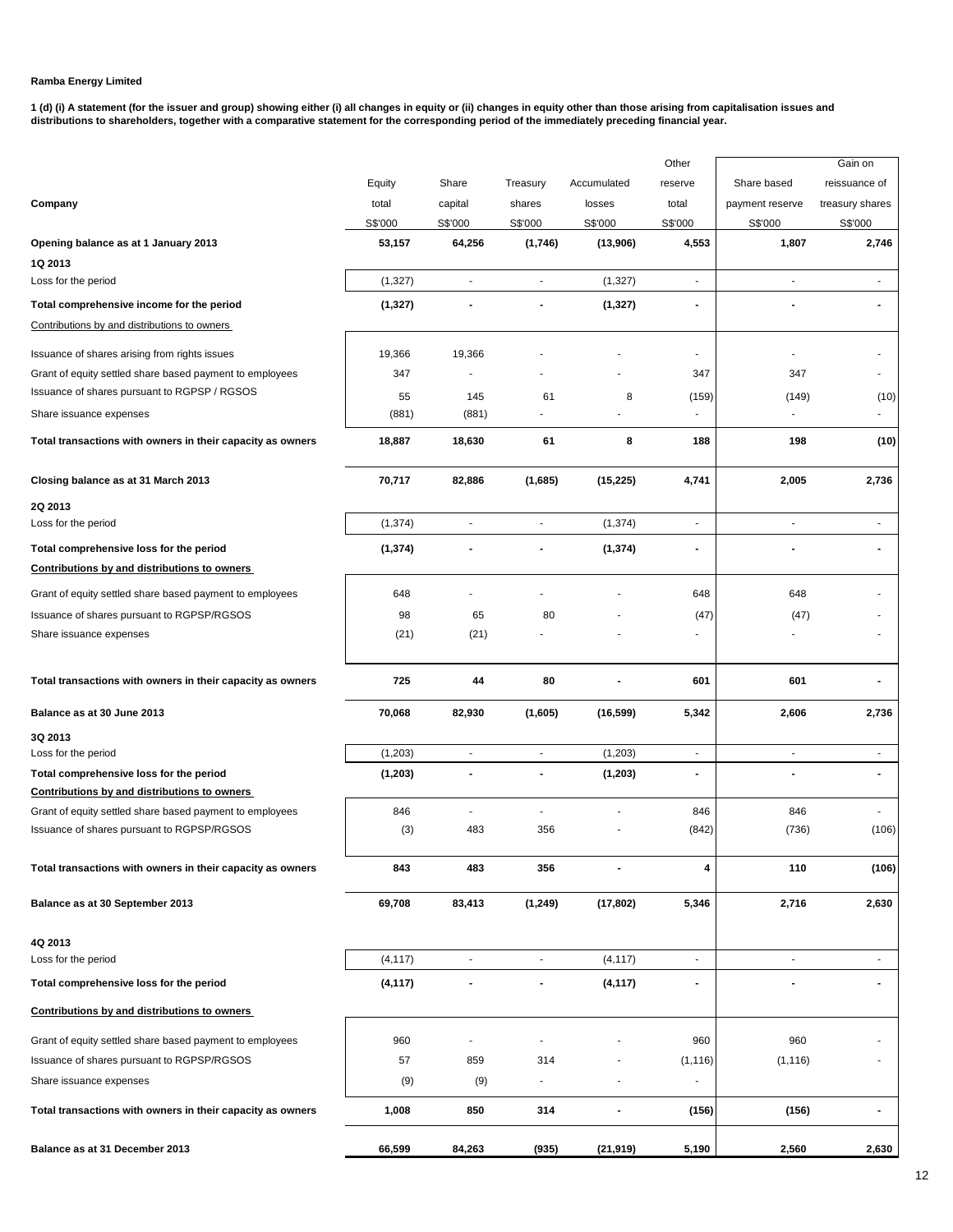**1 (d)(ii) Details of any changes in the company's share capital arising from rights issue, bonus issue, share buy-backs, exercise of share options or warrants, conversion of other issues of equity securities, issue of shares for cash or as consideration for acquisition or for any other purpose since the end of the previous period reported on. State also the number of shares that may be issued on conversion of all the outstanding convertibles as at the end of the current financial period reported on and as at the end of the corresponding period of the immediately preceding financial year.**

On 26 February 2014, the Company granted 2,783,000 and 1,867,000 share awards (other than controlling shareholders and their associates) and share options at the exercise price of S\$0.50 under the Ramba Group Performance Share Plan ("RGPSP") and Ramba Group Stock Options Scheme ("RGSOS") respectively. The share awards will be released over three years from the grant date in equal one-third proportion of the total share awards granted. At the 28 April 2014 Annual General Meeting, the Company's shareholders approved the grant of 71,000 shares to Mr Aditya Wisnuwardana Seky Soeryadjaya.

In 1Q 2014 & 3Q 2014, the Company issued 1,306,338 and 957,295 new shares respectively under RGPSP. On 3 October 2014 , the Company issued 1,857,565 new shares under RGPSP. On 7 November 2014, the Company completed the placement and alloted 37,500,000 new shares at the placement price of S\$0.40 per share. The net proceeds raised amounting to S\$14.95 million.

|                                                                                                                        | As at<br>31-Dec-14 | As at<br>31-Dec-13 |
|------------------------------------------------------------------------------------------------------------------------|--------------------|--------------------|
| The number of shares that may be issued on RGPSP and<br>exercise of share options outstanding at the end of the period | 17.482.668         | 16,918,052         |

#### **1(d) (iii) To show the total number of issued shares excluding treasury shares as at the end of the current financial year end as at the end of the immediately preceding year.**

|                                                                           | As at<br>31-Dec-14            | As at<br>31-Dec-13            |
|---------------------------------------------------------------------------|-------------------------------|-------------------------------|
| Total number of ordinary shares<br><b>Treasury shares</b>                 | 127,379,250<br>(11, 148, 000) | 127,379,250<br>(11, 148, 000) |
| Release of treasury shares for utilisation pursuant to share<br>placement | 9,340,785                     | 9,340,785                     |
| Subtotal                                                                  | (1,807,215)                   | (1,807,215)                   |
| New issuance of shares                                                    | 248,634,966                   | 211.134.966                   |
| Share issuance under the Performance Share Plan & Options                 |                               |                               |
| Scheme                                                                    | 11,055,451                    | 6,934,253                     |
| Total number of ordinary shares after treasury shares                     | 385,262,452                   | 343.641.254                   |

### **1(d) (iv) A statement showing all sales, transfers, disposal, cancellation and/or use of treasury shares as at the end of the current financial year reported on.**

| The movement of treasury shares is as follow |           |
|----------------------------------------------|-----------|
| As at 1 January 2014                         | 1.807.215 |
| Re-issuance of treasury shares               |           |
| As at 31 December 2014                       | 1.807.215 |

#### **2 Whether the figures have been audited or reviewed and in accordance with which auditing standard or practice.**

The figures have not been audited nor reviewed.

#### **3 Where the figures have been audited or reviewed, the auditors' report (including any qualifications or emphasis of a matter)**

Not applicable.

4 **Whether the same accounting policies and methods of computation as in the issuer's most recently audited annual financial statements have been applied.**

The Group has applied the same accounting policies and methods of computation in the preparation of the financial statements for the current reporting period compared with those of the audited financial statements as at 31 December 2013.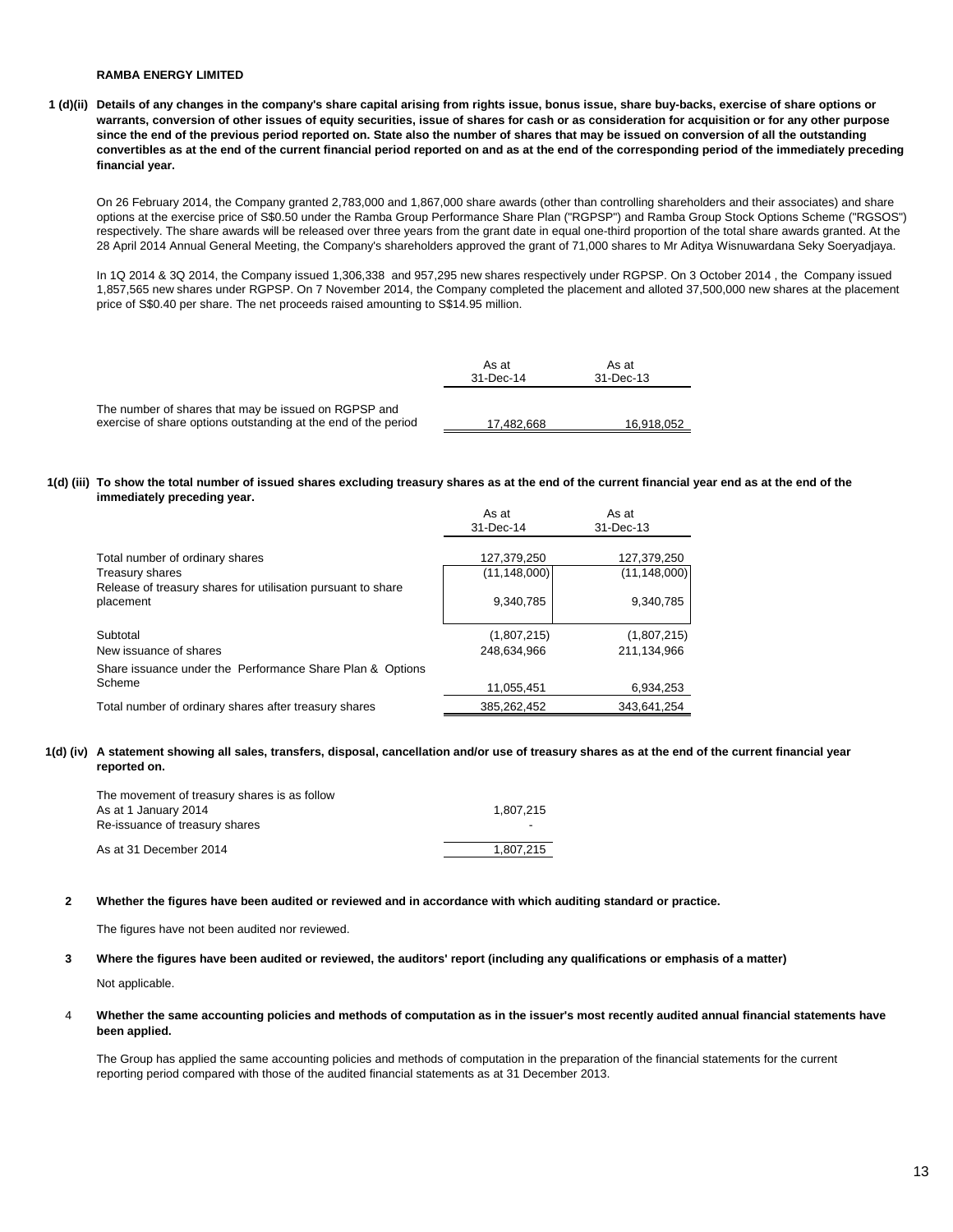**5 If there are any changes in the accounting policies and methods of computation, including any required by an accounting standard, what has changed, as well as the reasons for, and the effect of, the change.**

On 1 January 2014, the Group has adopted all the applicable new and revised Financial Reporting Standards ("FRS") and Interpretations of Financial Reporting Standards ("INT FRS") promulgated by the Accounting Standards Council that are effective for annual period beginning on or after 1 January 2014. The adoption of the new accounting standards have no effect on the financial results of the Group and Company.

#### **6 Earnings per ordinary share of the group for the current financial period reported on and the corresponding period of the immediately preceding financial year after deducting any provision for preference dividends.**

| Earning per share (EPS)                                | Group          |             | Group           |             |  |
|--------------------------------------------------------|----------------|-------------|-----------------|-------------|--|
|                                                        | 3 months ended |             | 12 months ended |             |  |
|                                                        | 31 Dec 14      | 31 Dec 13   | 31 Dec 14       | 31 Dec 13   |  |
| Based on the weighted average number of shares (cents) |                |             |                 |             |  |
| - net loss attributable to shareholders                | (1.22)         | (1.27)      | (3.78)          | (4.54)      |  |
| Weighted average number of shares                      | 370,120,357    | 343,343,374 | 315,299,634     | 336,620,799 |  |
| On a fully diluted basis                               |                |             |                 |             |  |
| - net loss attributable to shareholders                | (1.22)         | (1.27)      | (3.78)          | (4.54)      |  |
| Weighted average number of shares                      | 370,120,357    | 343,343,374 | 315,299,634     | 336,620,799 |  |

For the year ending 31 December 2014 , diluted earnings per share is calculated on the same basis as basic earnings per share as there are no dilutive potential ordinary shares as at 31 December 2014.

#### **7 Net assets value (for the issuer and group) per ordinary share based on issued share capital at the end of the : (a) current financial period reported on : and**

**(b) immediately preceding financial year** 

| Net Assets Value (NAV) | Group       |                    | Company     |             |
|------------------------|-------------|--------------------|-------------|-------------|
|                        | 31 Dec 14   | 31 Dec 13          | 31 Dec 14   | 31 Dec 13   |
| No of ordinary shares  | 385.262.452 | 343,641,254        | 385,262,452 | 343,641,254 |
| NAV (In cents)         | 17.44       | 17.29 <sub>1</sub> | 21.24       | 19.38       |

**8 A review of the performance of the group, to the extend necessary for a reasonable understanding of the group's business. It must include a discussion of the following :** 

**(a) any significant factors that affected the turnover, costs, and earnings of the group for the current financial period reported on, (where applicable ) seasonal or cyclical factors; and (b) any material factors that affected the cash flow, working capital, assets or liabilities of the group during the current financial period reported on** 

# **Group Income Review**

### **4Q 2014 versus 4Q 2013**

In 4Q 2014, the Group recorded revenue of S\$18.9 million (marginally lower than in prior year's corresponding period) and a net loss after tax attributable to shareholders of S\$4.5 million versus S\$4.4 million in Q4 2013.

Other income was slightly higher by approximately S\$0.2 million mainly due to a reclassification entry made in the same quarter of prior year (for gain on liquidation of an associate).

Total costs and operating expenses were higher by approximately S\$0.6 million in 4Q 2014 mainly due to the following : (a) higher salaries and employee benefits mainly due to increase in manpower costs and increase headcount arising from less reliance

on outsourcing ;

(b) higher depreciation and amortisation expenses ;

offset with

(c) lower royalties payment mainly due to lower production of oil in this quarter ;

 (d) Lower other operating expenses by S\$0.7 million mainly due to an exchange difference of S\$0.9 million - exchange gain recorded in this quarter versus an exchange loss in the same period of prior year.

Income tax was lower than the corresponding period of prior year by S\$0.5 million mainly due to higher deferred tax liabilities recognised in prior year as a result of higher capital expenditure incurred in Jatirarangon field.

### **FY 2014 versus FY 2013**

For the financial year ("FY") ended 2014, the Group recorded a revenue of S\$77.0 million against S\$75.8 million in FY 2013, and net loss after tax attributable to shareholders of S\$11.9 million versus S\$15.3 million in FY 2013.

Lower other income were mainly due to lower recovery of fee income. The Group total revenue was higher by S\$1.2 million mainly due to an offshore project by Indonesia logistics which was completed in May 2014.

Total costs and operating expenses were lower by approximately S\$0.7 million mainly due to the following -

(a) lower royalties payment due to lower oil and gas production as a result of natural decline in oil and gas production ;

(b) lower other operating expenses of S\$2.9 million mainly due to exchange gain of S\$0.5 million recorded in FY 2014 versus an

exchange loss of S\$1.6 million in FY 2013, a write back of doubtful debt of \$0.6 million in FY 2014 which was provided for in FY 2013; offset with

(c ) higher manpower mainly due to increased manpower cost and headcount and ;

(d) higher finance costs mainly due to the interest incurred on other loan

Income tax was lower than in FY 2013 by S\$1.5 million due to higher deferred tax liabilities recognised in FY 2013.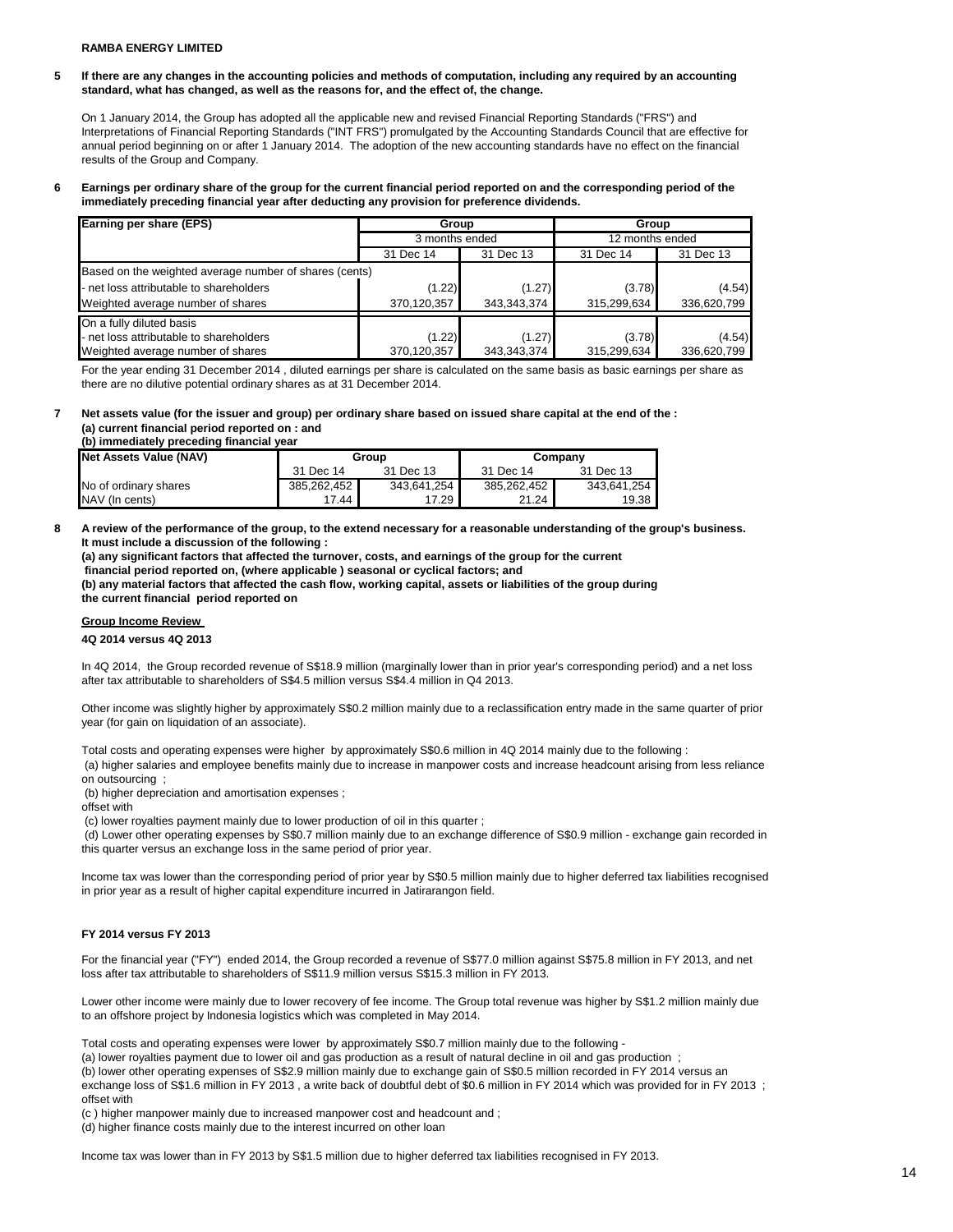# **8 Notes to Balance Sheet Group**

Non-current assets increased by S\$7.8 million to S\$88.7 million mainly due to :

(a) higher investment in exploration & evaluation assets of S\$8.3 million for drilling and exploration activities carried out in the Lemang & West Jambi blocks ;

(b) higher other receivables of S\$0.6 million from Value Added Tax receivables in Indonesia as a result of higher activities carried out in the 2 exploration fields ;

(c) higher fixed deposit of S\$1.2 million being pledged to secure the banker guarantee facility ; offset against

(d) lower property, plant & equipment of S\$3.2 million mainly due to disposal of ISO tanks for fleet optimisation.

Other receivables (current portion) increased by S\$0.6 million mainly due to the deposit placed with Escrow agent and prepaid operating expenses increased by S\$0.2 million mainly arising from fees on issuing banker guarantee. Assets held for sale refer to the ISO tanks which are held for disposal in the next 12 months.

During the year, the term loan was fully repaid.

The Group had a net current liabilities position as at December 2014 due to higher trade payables and lower cash position.

# **Notes to Cashflow Statement**

# **Group**

# **4Q 2014**

For the period 4Q 2014 , cash generated from the private placement exercise of S\$14.95 million was used to finance operating, and investment (exploration & evaluation assets) activities.

# **FY 2014**

For the year ended 31 December 2014, net cash generated from financing activities of S\$10.3 million was used to fund the investment (exploration & evaluation assets) activities of S\$5.8 million and operating activities of S\$7.3 million, resulting in a net cash outlay of S\$2.9 million.

Deficit in cash from operating activities was mainly due to loss incurred in the financial year and payment of Value Added Taxes for the oil and gas activities.

# **8 In the review of the performance, the factors leading to any material changes in contributions to turnover and earnings by the geographical segments (of the group) in the form presented in the issuer's most recently audited financial**

# **statement with comparative information for the immediate preceding year.**

### **Business Segment**

Increase in revenue from logistics segment by approximately 3.8% from S\$66.0 million to S\$68.5 million was mainly due to an offshore project by Indonesia logistics in May 2014. Logistics segment showed a profit in this year versus a loss in prior year mainly due to a specific doubtful debt provided for in year 2013 and written back this year , an exchange gain versus an exchange loss in prior year , coupled with a better performance for the business in the year.

Lower oil and gas revenue from lower production in the current year was due to natural decline. This coupled with the increase in activities for Lemang and West Jambi block resulted in higher oil and gas segment loss versus prior year.

Rental segment reported a lower loss this year mainly due to lower provision for legal fees and other costs for legal proceeding versus prior year.

# **Geographical Segment**

Increase in revenue for both geographical area were marginal.

Reduction in non current assets from the Singapore segment was largely due to the disposal of ISO tanks from the Chemical Logistics business. The increase in exploration activities for Lemang and West Jambi block during the year resulted in an increase in non current assets in Indonesia.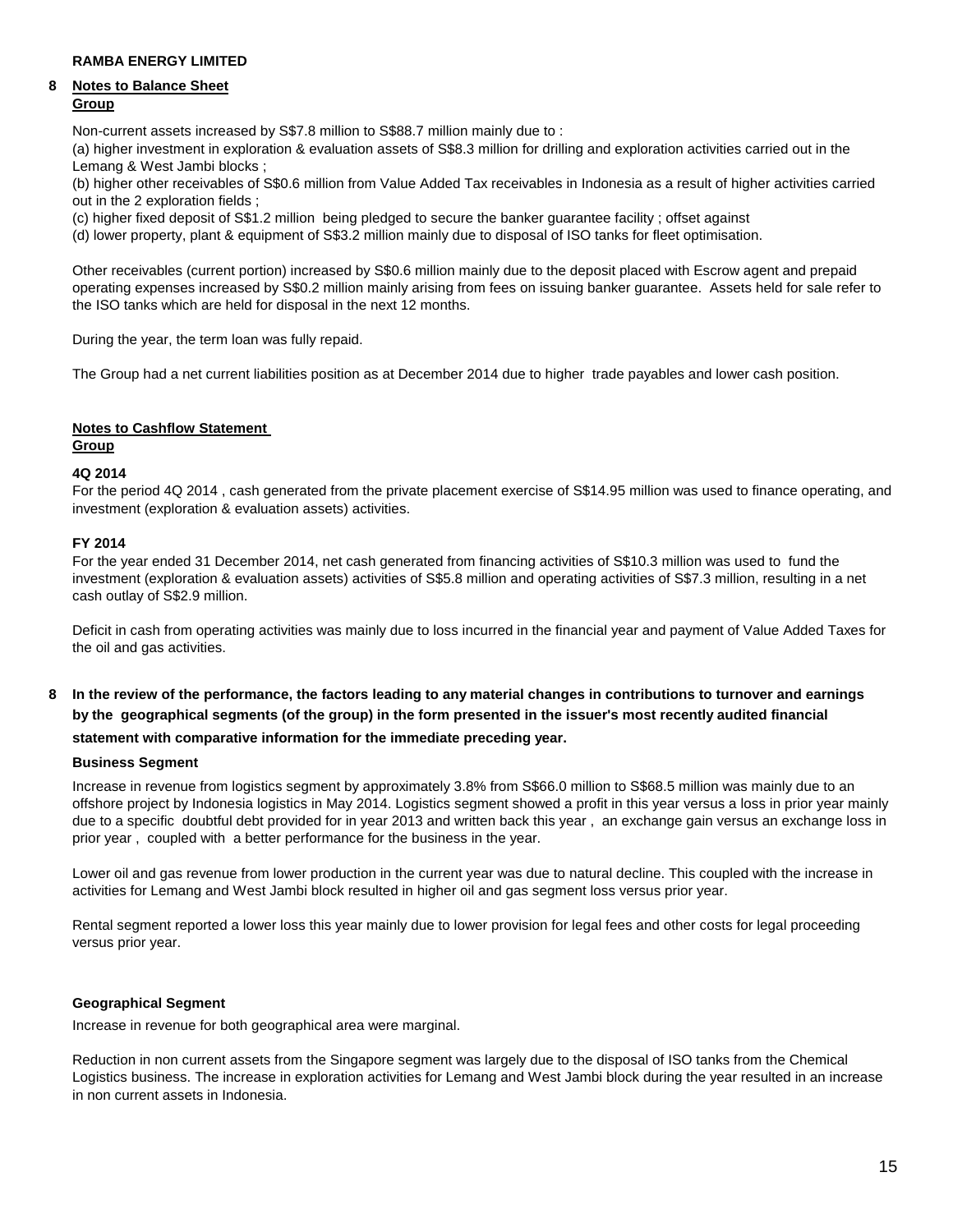# **Operating segment information**

**For the financial year ended 31 December 2014**

|                                        | Oil & Gas | Logistics | Rental         | Corporate | Eliminations /<br><b>Adjustments</b> | <b>Total</b> |
|----------------------------------------|-----------|-----------|----------------|-----------|--------------------------------------|--------------|
|                                        | \$'000    | \$'000    | \$'000         | \$'000    | \$'000                               | \$'000       |
| Revenue:                               |           |           |                |           |                                      |              |
| Sales to external customers            | 4,697     | 65,869    | 3,842          |           |                                      | 74,408       |
| Other income                           | 62        | 2,526     | 14             | 17        |                                      | 2,619        |
| Inter-segment sales                    |           | 73        | 219            | 40        | (332)                                |              |
| Total revenue                          | 4,759     | 68,468    | 4,075          | 57        | (332)                                | 77,027       |
| Segment (loss) / profit                | (3,271)   | 1,464     | (6)            | (8, 917)  | (593)                                | (11, 323)    |
| Finance costs                          |           |           |                |           |                                      | (845)        |
| Loss before tax                        |           |           |                |           |                                      | (12, 168)    |
| Taxation                               |           |           |                |           |                                      | (204)        |
| Net loss for the year                  |           |           |                |           |                                      | (12, 372)    |
| Interest income                        |           | 22        | $\overline{2}$ |           |                                      | 24           |
| Depreciation and amortisation expenses | 518       | 2,153     | 129            | 197       | 36                                   | 3,033        |
| Impairment of non financial assets     |           | 64        |                | 26        | 593                                  | 683          |
| Other non-cash expenses                | 352       | (125)     | 26             | 2,312     | $\blacksquare$                       | 2,565        |
| <b>Assets</b>                          |           |           |                |           |                                      |              |
| Additions to non-current assets        | 6,884     | 927       | 35             |           |                                      | 7,846        |
| Segment assets                         | 82,590    | 25,581    | 4,282          | 978       | 1,294                                | 114,725      |
| Segment liabilities                    | 17,561    | 15,410    | 4,584          | 4,243     | 7,001                                | 48,799       |

### **Ramba Energy Limited Operating segment information**

# **For the financial year ended 31 December 2013**

|                                        | Oil & Gas | Logistics | Rental | Corporate | Eliminations /<br><b>Adjustments</b> | <b>Total</b> |
|----------------------------------------|-----------|-----------|--------|-----------|--------------------------------------|--------------|
|                                        | \$'000    | \$'000    | \$'000 | \$'000    | \$'000                               | \$'000       |
| Revenue:                               |           |           |        |           |                                      |              |
| Sales to external customers            | 6,050     | 63,194    | 3,628  |           |                                      | 72,872       |
| Other income                           | 256       | 2,669     | 3      | 44        |                                      | 2,972        |
| Inter-segment sales                    |           | 128       | 219    | 96        | (443)                                |              |
| <b>Total revenue</b>                   | 6,306     | 65,991    | 3,850  | 140       | (443)                                | 75,844       |
| Segment loss                           | (1, 553)  | (3, 176)  | (514)  | (8,073)   |                                      | (13, 316)    |
| Finance costs                          |           |           |        |           |                                      | (696)        |
| Loss before tax                        |           |           |        |           |                                      | (14, 012)    |
| Taxation                               |           |           |        |           |                                      | (1,655)      |
| Net loss for the year                  |           |           |        |           |                                      | (15, 667)    |
| Interest income                        |           | 18        | 2      |           |                                      | 20           |
| Depreciation and amortisation expenses | 610       | 2,332     | 130    | 128       | 36                                   | 3,236        |
| Impairment of non financial assets     |           | 91        |        |           | 100                                  | 191          |
| Other non-cash expenses                | 320       | 2,441     | 5      | 2,005     |                                      | 4,771        |
| <b>Assets</b>                          |           |           |        |           |                                      |              |
| Additions to non-current assets        | 17,007    | 456       | 12     | 133       |                                      | 17,608       |
| Segment assets                         | 75,502    | 25,192    | 3,570  | 1,031     | 1,713                                | 107,008      |
| Segment liabilities                    | 16,651    | 15,859    | 3,845  | 5,543     | 6,450                                | 48,348       |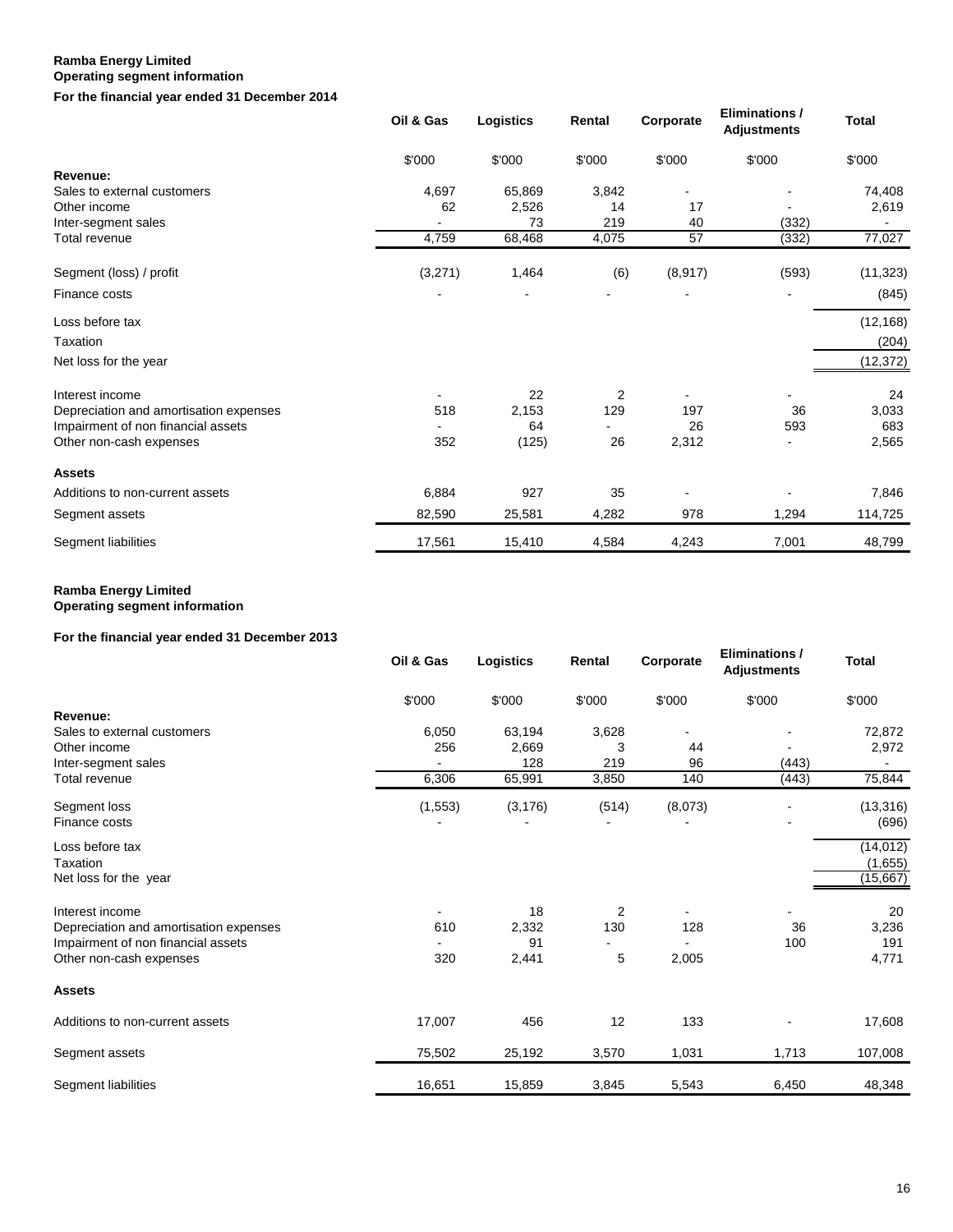# **Ramba Energy Limited Geographical information For the financial year ended 31 December 2014**

|                                               | Singapore<br>\$'000 | Indonesia<br>\$'000 | Total<br>\$'000 |
|-----------------------------------------------|---------------------|---------------------|-----------------|
| Revenue                                       | 46,033              | 30,994              | 77,027          |
| <b>Segment assets</b><br>Non-current assets   | 6,885               | 81,800              | 88,685          |
| For the financial year ended 31 December 2013 |                     |                     |                 |
|                                               | Singapore<br>\$'000 | Indonesia<br>\$'000 | Total<br>\$'000 |
| Revenue                                       | 45,418              | 30,426              | 75,844          |
| <b>Segment assets</b><br>Non-current assets   | 8,003               | 72,890              | 80,893          |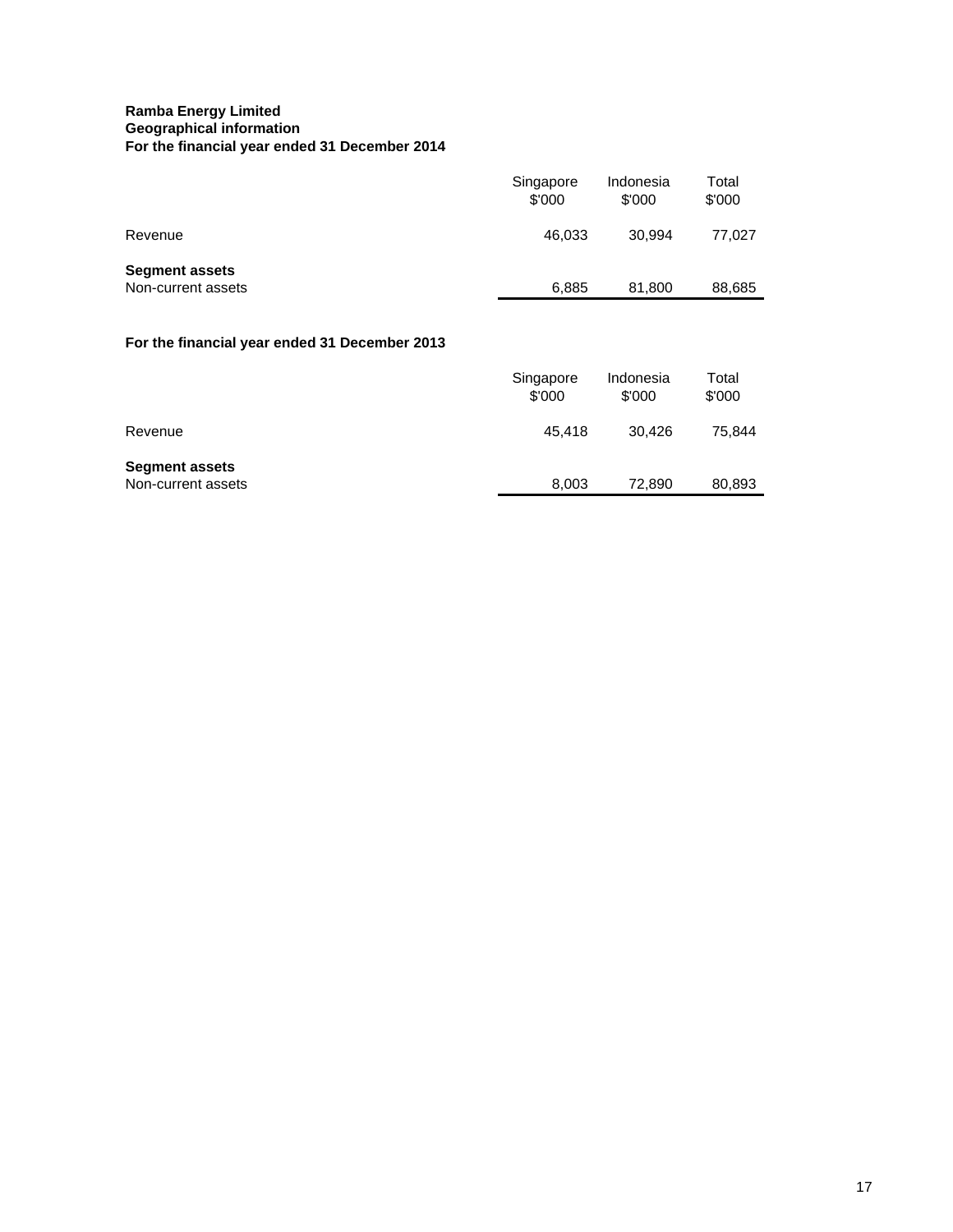**9 Where a forecast, or a prospect statement, has been previously disclosed to shareholders, any variance between it and the actual results** 

Not applicable

**10 A commentary at the date of the announcement of the significant trends and competitive conditions of the industry in which the group operates and any known factors or events that may affect the group in the next reporting period and the next 12 months.** 

The Group has evolved from a primarily logistics business into a diversified company with distinct segments ; (a) oil and gas , (b) logistics, and (c) commercial real estate.

### **Oil and Gas Business**

Given that Indonesia is a significant oil and oil related products importer and the government policy to reduce the reliance on imports , the Group is confident that oil and gas will remain the mainstay of the Group's business. The exploration and production of oil and gas is a high capital intensive business which uses highly complex processes and state of art technology. With the Group's discoveries and positive test results at the Lemang block, the Group shall continue to work towards development of the Akatara-Selong cluster and subsequently commercial production. As the Group still has oil and gas fields which are in the exploration phase, the Group can still expect to continue incurring high capital costs to fund the necessary exploration and future development activities.

Given the volatility in oil prices , we will continue to review our costs and asset portfolio.

### **Logistics Business**

The Management remains committed and focused on new business growth and driving productivity. The business landscape in Singapore represents our most challenging area with the manpower shortage and general cost inflation being key issues. We have reviewed and ceased the chemical business to focus more into the Indonesia market and act as an exclusive agent for a global provider of bulk liquid transportation.

### **11 Dividend**

(a) Current Financial Period Reported On Any dividend declared for the current financial period reported on ? No

(b) Corresponding Period of the Immediately Preceding Financial Year Any dividend declared for the corresponding period of the immediately preceding financial year ? No

- (c) Date Payable Not Applicable
- (d) Books closure date Not Applicable

### **12 If no dividend has been declared (recommended), a statement to that effect.**

No dividend for the year ended 31 December 2014 is recommended.

**13 If the Group has obtained a general mandate from shareholders for Interested Person Transactions ("IPT"), the aggregate value of such transactions as required under Rule 920(1)(a)(ii). If no IPT mandate has been obtained, a statement to that effect.** 

No IPT general mandate has been obtained from the shareholders.

**14 Please disclose the status on the use of proceeds raised from IPO and any offerings pursuant to Chapter 8 and whether the use of proceeds is in accordance with the stated use. Where the proceeds have been used for working capital purpose, a breakdown with specific details on how the proceeds have been applied must be disclosed.** 

The Company has announced via SGXNET on the utilisation of the net proceeds raised from the placement amounting to S\$14.95 million on 8 January 2015 (the "Net Proceeds"). The balance of the Net Proceeds as at 8 January 2015 was S\$3.35 million and the details of the utilisation has been announced on the same date. The utilisation of the Net Proceeds is in line with the intended uses as stated in the Offer Information Statement.

**15 Details of exploration (including geophysical surveys), mining development and / or production activities undertaking by the Company and summary of the expenditure incurred on those activities, including explaination for any material variances with previous projects, for the period under review. If there has been no exploration, development and / or production activitiy respectively, that the fact must be stated** 

In the financial year 2014, the Group has incurred S\$6.6 million in drilling, seismic cost, exploration and testing activities at our 2 exploration fields, Lemang and West Jambi. For Jatirarangon field, we had incurred S\$0.4 million on the stimulation activities for 2 wells.